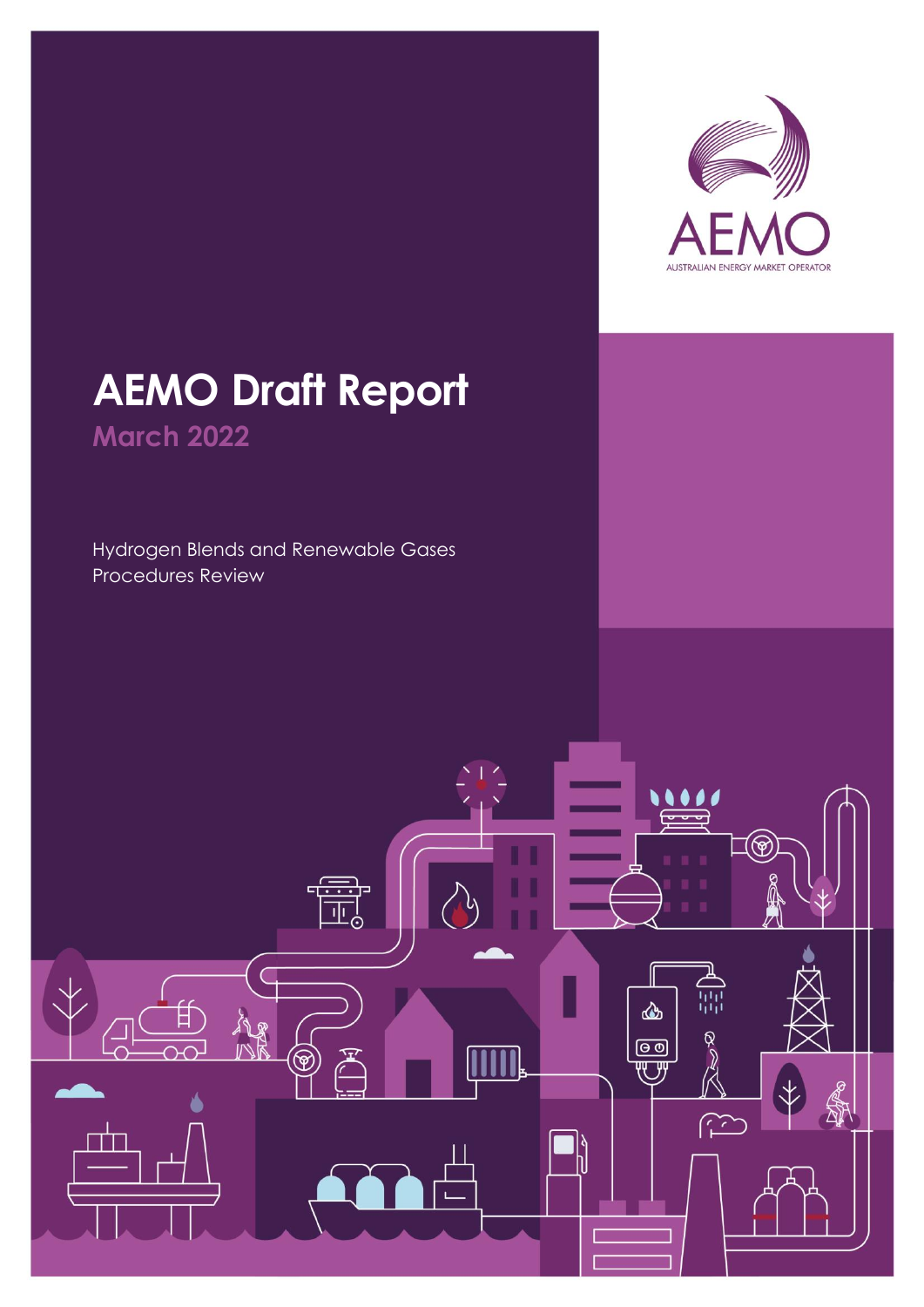

# **Important notice**

#### **Purpose**

Energy Ministers have directed AEMO under 91c of the National Gas Law, to conduct a review of the National Gas Rules, National Gas Procedures and any other subordinate instruments that AEMO is responsible for administering. AEMO's review is part of a broader review being undertaken by jurisdictions and the Australian Energy Market Commission into the measures needed to extend the national gas regulatory framework to hydrogen blends & renewable gases.

This draft report provides AEMO's view on potential changes that may be required to the Procedures for the Short Term Trading Markets (STTM), Declared Wholesale Gas Market (DWGM) and Retail Markets Procedures (RMP) in Victoria, NSW and ACT, Queensland and South Australia to facilitate hydrogen blends and renewable gases.

### **Disclaimer**

This document or the information in it may be subsequently updated or amended. This document does not constitute legal or business advice, and should not be relied on as a substitute for obtaining detailed advice about the National Gas Law, National Gas Rules or any other applicable laws, procedures or policies. AEMO has made every effort to ensure the quality of the information in this document but cannot guarantee its accuracy or completeness.

Accordingly, to the maximum extent permitted by law, AEMO and its officers, employees and consultants involved in the preparation of this document:

- make no representation or warranty, express or implied, as to the currency, accuracy, reliability or completeness of the information in this document; and
- are not liable (whether by reason of negligence or otherwise) for any statements or representations in this document, or any omissions from it, or for any use or reliance on the information in it.

#### **Version control**

| <b>Version</b> | Release date | <b>Changes</b> |
|----------------|--------------|----------------|
|                | 31/03/2022   |                |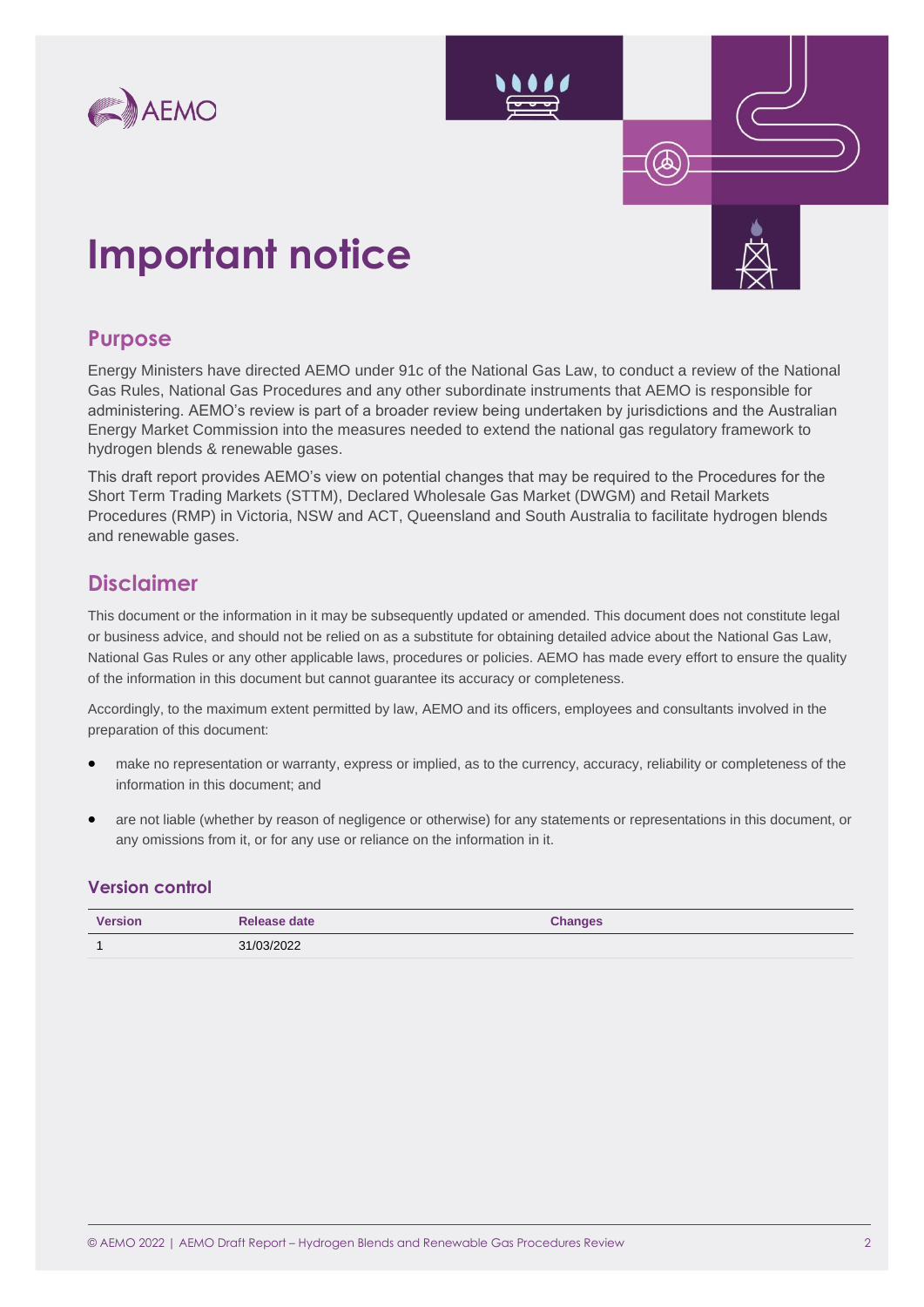# **Contents**

| $\mathbf{1}$   | Overview                                                       | $\overline{4}$ |
|----------------|----------------------------------------------------------------|----------------|
| 1.1            | Background                                                     | 4              |
| 1.2            | AEMO's review and terms of reference                           | $\overline{4}$ |
| 1.3            | National framework terminology and application to gas products | $\sqrt{5}$     |
| 1.4            | Coordination with the AEMC and Officials                       | 6              |
| 1.5            | Approach and assumptions                                       | $\overline{7}$ |
| 1.6            | AEMO consultation paper                                        | 8              |
| 1.7            | Purpose of this draft report                                   | 8              |
| 1.8            | Next Steps and timeline                                        | $9\,$          |
| $\overline{2}$ | Declared Wholesale Gas Market                                  | 10             |
| 2.1            | Impact of DDCF Rule Change on AEMO's review                    | 10             |
| 2.2            | AEMO consultation paper and feedback received                  | 10             |
| 2.3            | <b>Expected Procedure changes</b>                              | 12             |
| 3              | Short Term Trading Markets (STTM)                              | 20             |
| 3.1            | Overview of the STTM                                           | 20             |
| 3.2            | Stakeholder feedback to the consultation paper                 | 20             |
| 3.3            | Overview of recommended changes to the STTM Procedures         | 22             |
| 4              | Regulated retail markets                                       | 24             |
| 4.1            | Overview of the retail markets                                 | 24             |
| 4.2            | Stakeholder feedback to the consultation paper                 | 24             |
| 4.3            | Overview of recommended changes to the RMPs                    | 27             |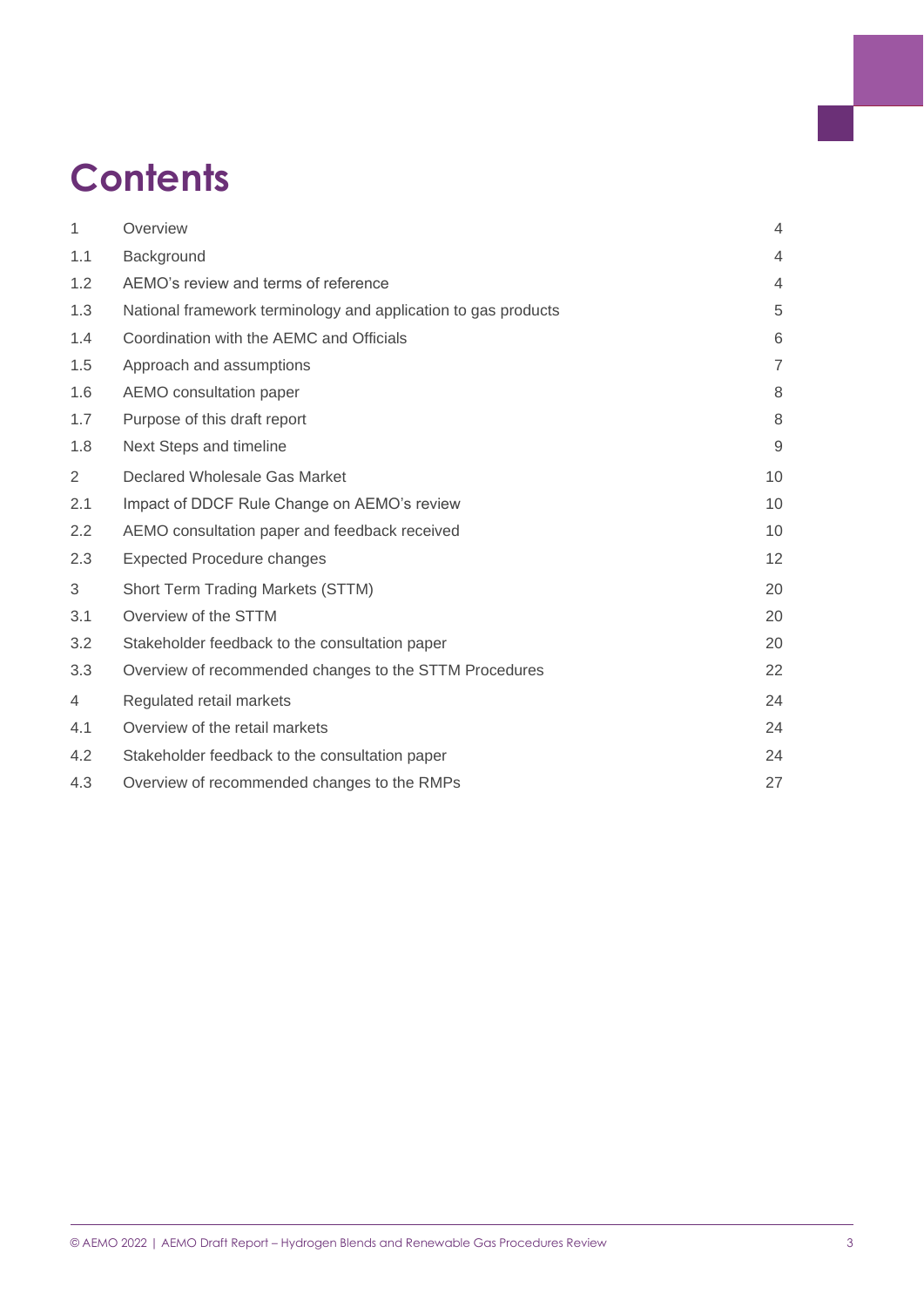# <span id="page-3-0"></span>**1 Overview**

# <span id="page-3-1"></span>**1.1 Background**

In August 2021, Energy Ministers agreed that the national gas regulatory framework be reviewed and extended to accommodate hydrogen blends, biomethane and other renewable gases. As part of the agreement, Energy Ministers decided to prioritise extending the regulatory framework to low-level hydrogen blends and other renewable gases that can be used in existing natural gas appliances.

Following the August 2021 agreement, Energy Ministers formally requested that AEMO<sup>1</sup> conduct a review of the National Gas Rules (NGR), National Gas Procedures (Procedures) and other subordinate instruments to identify the changes that would be required to ensure that the facilitated markets and regulated retail gas markets can continue to operate as intended if hydrogen and renewable gases are brought within scope of the national framework. AEMO has also been requested to implement any changes to its Procedures or systems required to facilitate hydrogen and renewable gases following any changes made to the National Gas Law (NGL) and NGR.

In parallel to AEMO's review jurisdictional officials (Officials) are reviewing the NGL, National Energy Retail Law (NERL) and the Regulations made under the NGL and NERL; and the AEMC is reviewing the NGR and the National Energy Retail Rules (NERR).

This draft report provides AEMO's initial view on the scope of potential changes required to the Short Term Trading Market Procedures (STTM), Declared Wholesale Gas Market (DWGM) Procedures and the Retail Market Procedures (RMP) in Victoria, NSW and ACT, Queensland and South Australia. It should be read in conjunction with:

- the Officials' consultation paper on the refined approach to extending the national gas regulatory framework and required changes to the NGL, NERL and National Regulations
- the AEMC's draft recommendations on the required changes to the NGR and NERR flowing its review into extending the regulatory frameworks to hydrogen and renewable gases
- the AEMC's draft determination on the DWGM distribution connected facilities (DDCF) rule change.

# <span id="page-3-2"></span>**1.2 AEMO's review and terms of reference**

The terms of reference provided to AEMO by Energy Ministers requests that AEMO identify any changes to the STTM, DWGM and regulated retail market Procedures to:

- Ensure that settlement and metering within these markets operates as intended.
- Address any other material gaps in these markets that may be identified through consultation with market participants, other market bodies and government officials.

AEMO was also asked to work with the AEMC in identifying any required changes to the NGR.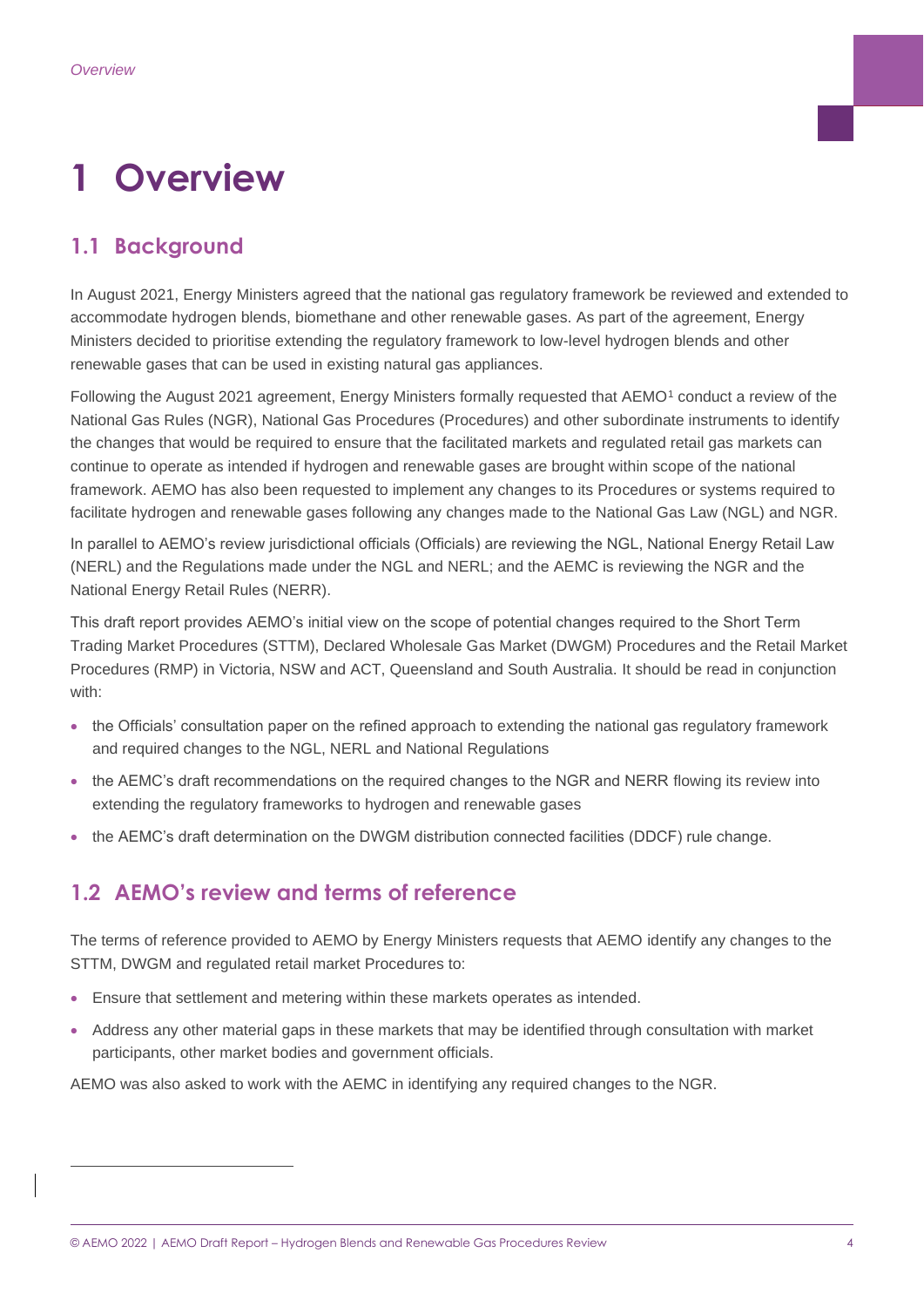AEMO will be responsible for implementing any necessary changes to the Procedures (including subordinate instruments) and systems following changes to the NGL and NGR.

# <span id="page-4-0"></span>**1.3 National framework terminology and application to gas products**

In keeping with the approach that was taken in the Officials' initial consultation paper, AEMO's original consultation paper used the following terminology to describe the gases that may be captured by the facilitated and regulated retail gas markets:

- 'natural gas equivalent' (NG equivalent or NGE) described low-level hydrogen-natural gas blends and other renewable gases that are suitable for consumption in existing natural gas appliances.
- 'constituent gas' referred to any gases that are blended with natural gas (e.g. hydrogen) to create an NGE or other gas product but are themselves not suitable for consumption.
- 'other gas products' (OG products or OGs) described higher-level blends or gases that are not suitable for consumption as natural gas (because they would require appliance changes for example).

In response to feedback on the initial consultation paper, Officials are now proposing to:

- List all the gases that could fall within the scope of the NGL, which would collectively be called 'covered gases'. The proposed list of covered gases comprise:
	- 'primary gases', which is the term used to refer to natural gas, biomethane, synthetic methane, hydrogen and any other gas specified in the National Gas Regulations to be a primary gas; and
	- 'gas blends', which is the term used to refer to a blend of any primary gases (e.g. a natural gas-hydrogen blend, a natural gas-biomethane blend or a biomethane-hydrogen blend).

As a result of this change, the terms NGE, constituent gas and OG products are no longer utilised in the NGL.

• Enable the facilitated and regulated retail gas markets, as well as the market transparency mechanisms, to be extended to covered gases from the commencement of the reforms through changes to the NGR.

Consistent with these changes, this draft report now uses the term 'covered gas'<sup>2</sup> to collectively refer to the primary gases and gas blends specified in the NGL.

The Officials are proposing, for the DWGM, STTM and regulated retail gas markets, that:

- in the case of the DWGM and STTM, where the NGL provides for mandatory registration, the natural gas registration categories and obligations to provide information would extend to the equivalent covered gas facilities and blend processing facilities;
- for the DWGM and STTM, the NGL would allow these markets to deal with the wholesale supply of any covered gas, including by means of facilities connected to distribution pipelines, with corresponding registration obligations and market body powers and functions;
- a retail market for any covered gas would remain a retail gas market within the meaning of the NGL and permitted registrable capacities in the NGL would be modified to accommodate particular covered gases;

<sup>2</sup> Officials, Extending the national gas regulatory framework to hydrogen and renewable gases and blends: Proposed changes to NGL, NERL and National Regulations, 31 March 2021, pp. 19-21.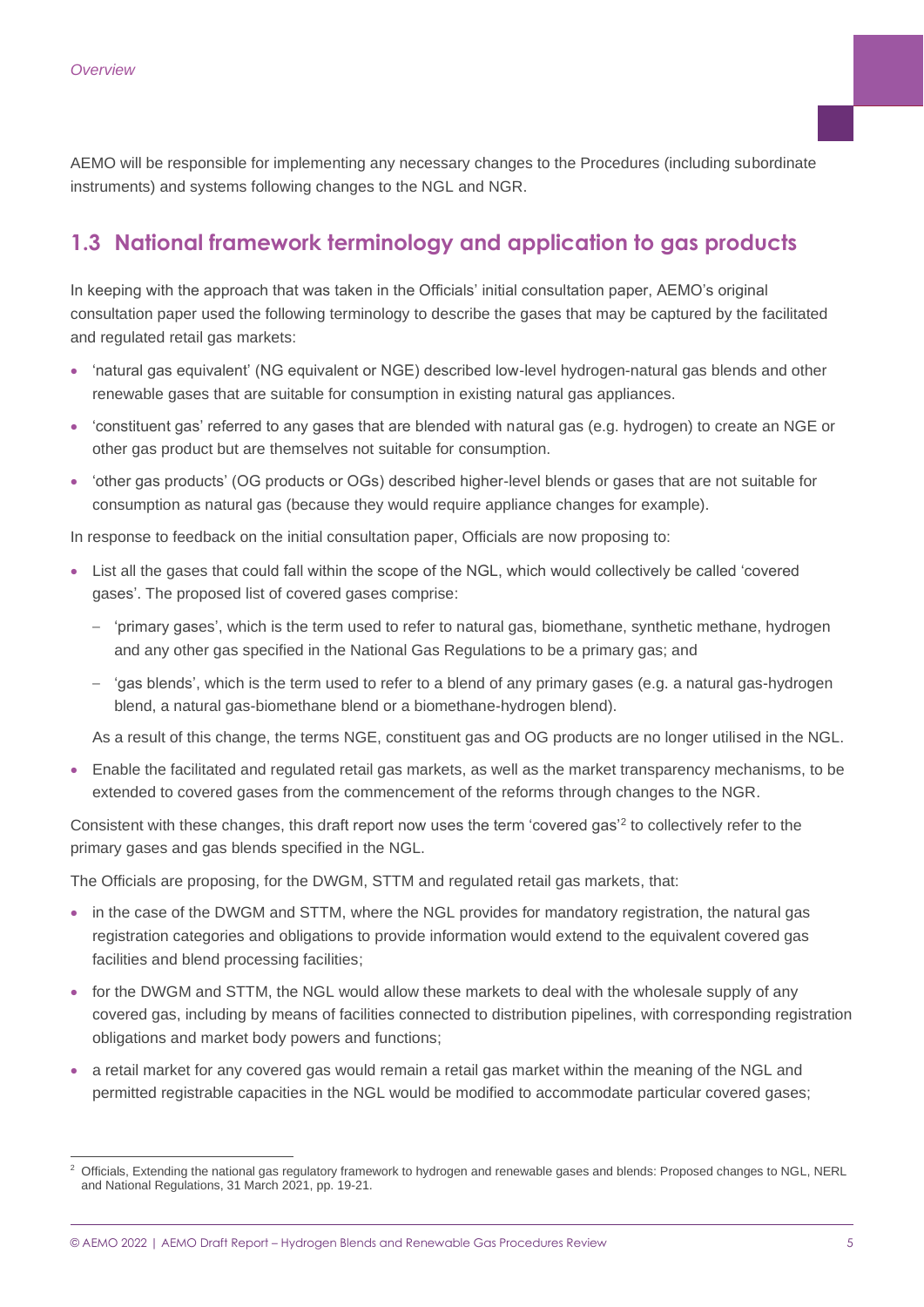• the NGL would allow rules to be made to require registration under the RMPs for activities relating to covered gases and give AEMO the power to deal with covered gases in the RMP if required.

The AEMC in turn is consulting on changes to the NGR to accommodate the supply of any covered gas through the STTM or DWGM and the supply of NGEs to customers in the regulated retail gas markets.

These are important changes for stakeholders to consider in reviewing this draft report as the Procedures will need to also accommodate primary gases, notably unblended hydrogen. While AEMO does not anticipate an impact on previous Procedures analysis, specific feedback is sought from stakeholders to validate this assessment.

Consistent with the Officials' consultation paper, AEMO's draft report will use the term 'covered gas' to refer to any of the gases and blends that could be within scope of the STTM, DWGM and regulated retail markets.

### <span id="page-5-0"></span>**1.4 Coordination with the AEMC and Officials**

Usually, the process of amending Procedures is sequential and follows both law and rules changes. However, the tight timeframes associated with the Review have meant that amendments to laws, regulations, rules, procedures and other instruments are having to be considered in parallel by multiple parties (i.e. Officials, AEMC and AEMO). When coupled with the fact that the Officials and AEMC positions are still in draft form, AEMO is unable to be as definitive as it would usually be in scoping the suite of changes required to its Procedures.

To ensure that this draft report is as complete as possible, AEMO has worked closely with Officials and the AEMC to understand the approach to extending the national gas regulatory framework. In particular, AEMO has regularly discussed the review and the DDCF rule change with the AEMC to inform its policy development, proactively identify issues and identify impacts on AEMO Procedures. Consistent with the Terms of Reference, AEMO has also advised the AEMC of some changes that may be required to the NGR.

AEMO anticipates that it will initiate formal consultation on the STTM, DWGM and Regulated Retail Market Procedures in the latter half of 2022, following Energy Ministers' agreement on the required changes to the NGL. At this point AEMO will have a full and definitive package of changes to consult with industry on, per usual Procedure change processes.

While the Terms of Reference only asked AEMO to focus on the required changes to the STTM, DWGM and regulated retail market Procedures, AEMO understands that changes to other Procedures, such as the Gas Bulletin Board (GBB) and Gas Statement of Opportunities (GSOO) Procedures, are likely to be required, given the AEMC's proposal to extend the gas market transparency mechanisms.

The AEMC are recommending that the scope of the GBB, GSOO and Victorian Gas Planning Report (VGPR) are extended to include other covered gases. This will result in additional reporting on the GBB for facilities, producing, transporting and storing covered gases. In addition, the AEMC are recommending that distribution pipelines be subject to reporting on the GBB. In general, the AEMC are proposing to extend the same reporting obligations that currently apply to natural gas facilities to other covered gases. However, there are some new reporting requirements for gas blends that are being considered. The proposed changes to the scope of the GSOO and VGPR will require AEMO to review the information it gathers for these reports to ensure that they appropriately capture other covered gases.

Consultation on the changes required to these transparency related procedures will occur in the latter half of 2022 once the AEMC has completed its review.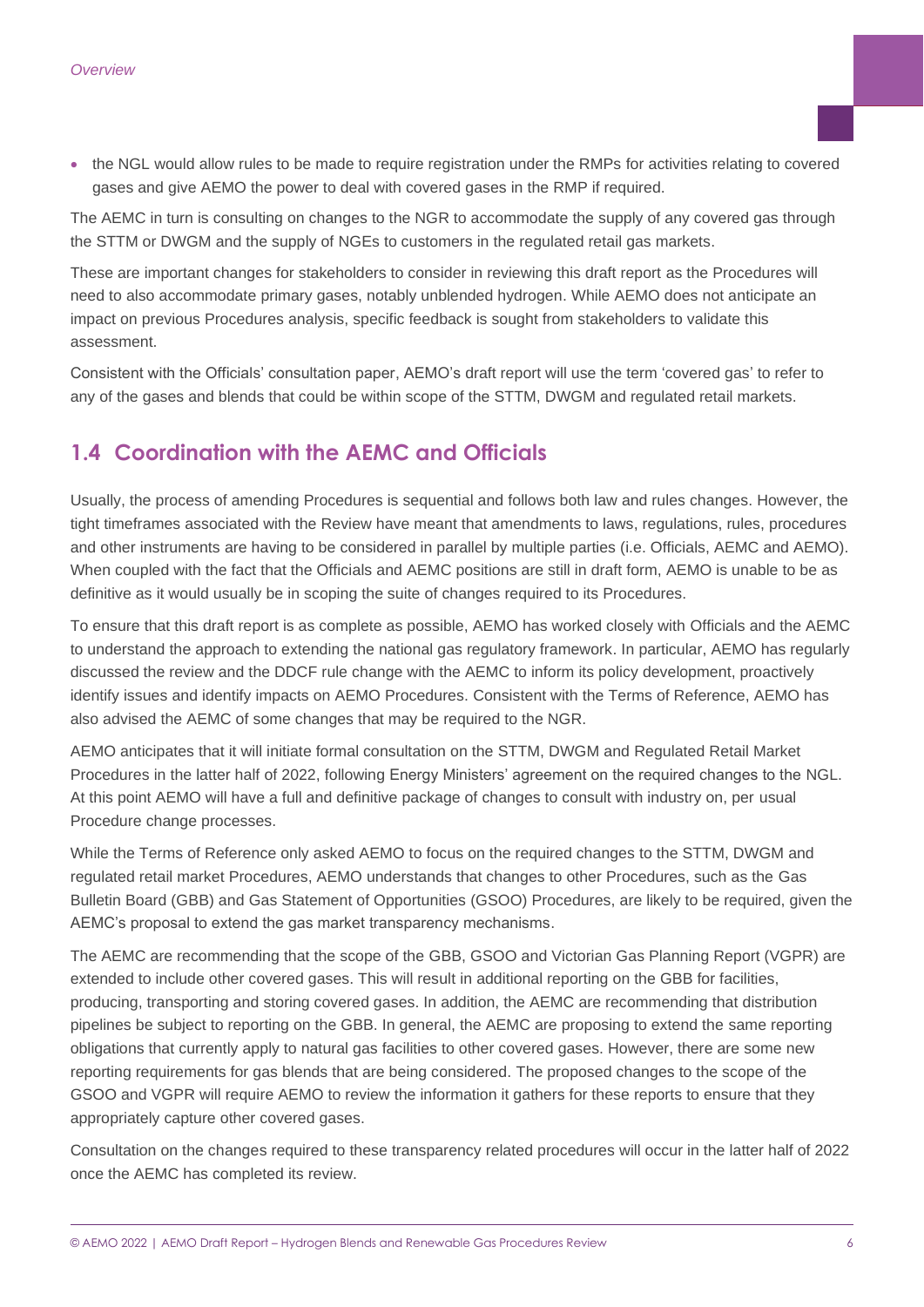# <span id="page-6-0"></span>**1.5 Approach and assumptions**

In reviewing the STTM, DWGM and retail market related Procedures, AEMO has applied an approach and assumptions that are consistent with the overarching review of the regulatory framework and AEMO's terms of reference. AEMO's draft recommendation should be read in the context of the framework and assumptions outlined in the following subsections.

#### Gases covered by the review

Consistent with the refined approach set out in the Officials' consultation paper and the AEMC's draft recommendations, this review is focusing on 'covered gases'.. A core assumption of the review is that any gas being injected into a retail or wholesale market is "on-spec" and therefore is suitable for transport and consumption.

#### Policy intent and the national framework

AEMO assumes that, for the time being, participants that supply, consume, or trade covered gases, as well as facilities involved in producing primary gases or creating a gas blend, are to be accommodated by existing market rules and Procedures wherever possible and on the same terms as natural gas. This is consistent with the approach being considered in the Officials' consultation paper where the existing natural gas regulatory framework is effectively being extended to encompass all covered gases. In making this assumption AEMO has attempted to assess whether existing requirements in the Procedures are fit for purpose for hydrogen, renewable gases as well as natural gas. AEMO has not considered broader more fundamental changes to the market design that may be required to accommodate covered gases.

#### Jurisdictional regulations and legislation

Some of AEMO's Procedures refer to regulatory requirements that are defined in jurisdictional instruments and, where this occurs, the relevant instrument is typically specified in the Procedures. AEMO has not reviewed jurisdiction-level regulations or legislation to ensure they are fit for purpose for NGEs. AEMO has assumed that each responsible jurisdiction will review, and amend as necessary, its regulations or legislation.

#### Regulatory responsibility for determining the gas product

AEMO assumes that all future facilities are compliant with the relevant jurisdictional instruments. The regulatory responsibility for determining whether a facility can inject a primary gas or gas blend into the gas network will sit with the relevant jurisdiction under its regulations.

#### Registration categories and NGR definitions

AEMO assumes that registration categories and their definitions relevant to covered gases will be established in the NGL and Part 15A of the NGR, consistent with the usual approach to Procedures for the facilitated markets. Further, AEMO assumes that the existing NGR registration categories in Part 15A will be reviewed, and updated as necessary, to accommodate covered gases, consistent with the approach being proposed in the NGL. Any NGR changes to registration categories may lead to further Procedure changes that are difficult to identify at this stage. AEMO has liaised closely with the AEMC on potential changes the AEMC is considering to the NGR to understand the impact for AEMO's Procedures and systems.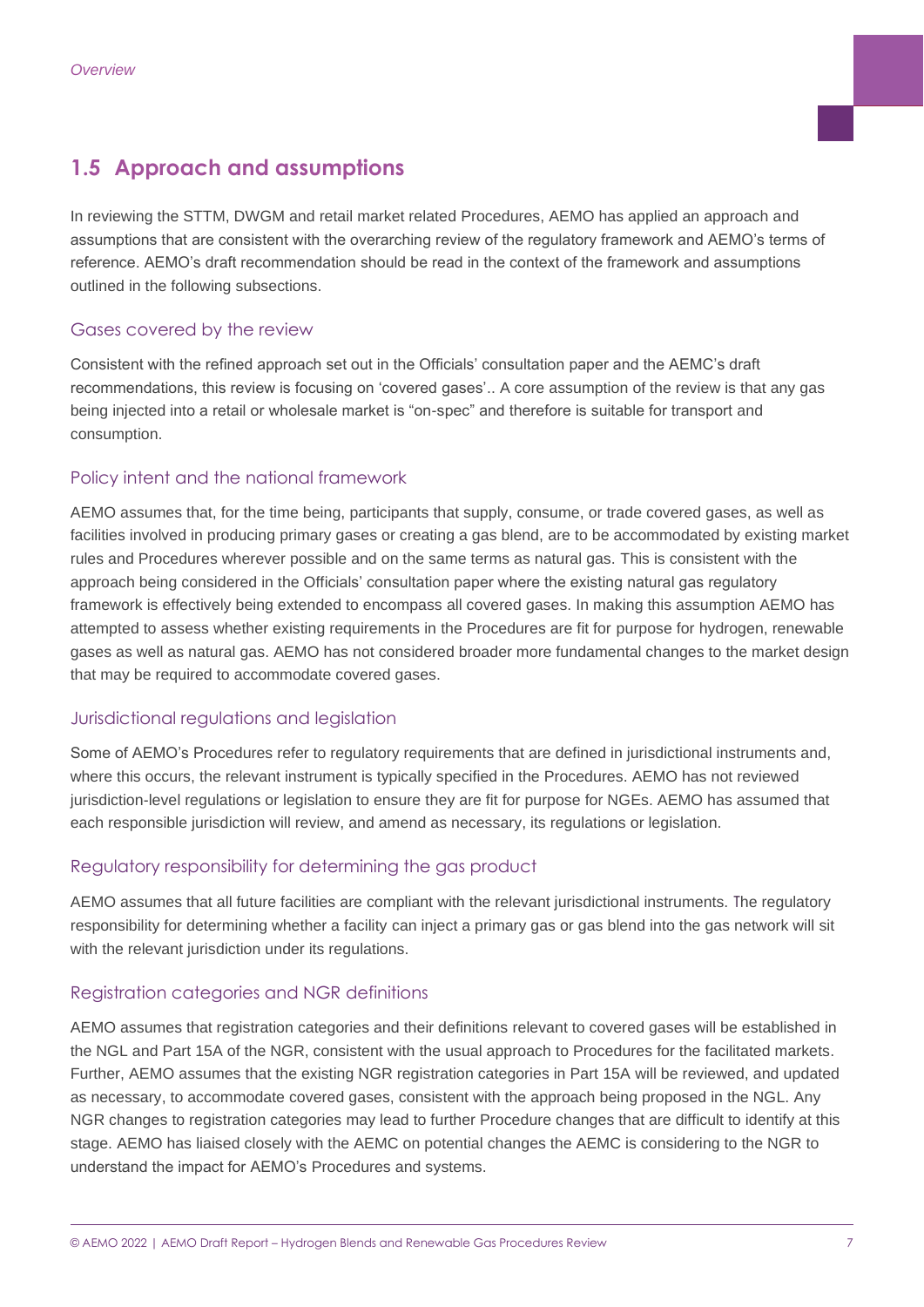#### Facilities will participate and inject at the distribution level

Consistent with the approach being taken in the Officials' consultation paper, a core assumption is that facilities producing renewable gases or hydrogen blends will be injecting directly into distribution networks. Transmissionconnected facilities and their associated impacts have not been considered in this report<sup>3</sup>. As such, the Procedures are being reviewed in this context to determine whether they are fit for purpose for distribution-level supply.

# <span id="page-7-0"></span>**1.6 AEMO consultation paper**

On October 18, 2021, AEMO published a consultation paper setting out AEMO's preliminary view on changes that may be required to the Procedures to cover renewable gases and hydrogen blends in DWGM, STTM and Regulated Retail Market Procedures. Considering the scope and timing of AEMO's review, only limited changes were identified. In its consultation paper, AEMO concluded that:

- The retail and wholesale markets are settled on an energy basis, with settlement amounts calculated by multiplying gigajoules supplied (or consumed) by price. By requiring covered gas facilities to bid, be allocated and settled in gigajoules, significant changes to settlement and approach, systems and Procedures are not required.
- Primarily, changes are required to the Procedures to ensure that their application extends to facilities injecting covered gases directly into distribution systems.
- Changes to the DWGM Procedures will primarily be required as a consequence of the AEMC's DDCF rule change, with only minor changes as an outcome of this review. These changes primarily relate to integrating distribution connected facilities into the market, rather than changes required to facilitate specific primary gases or blends.

A comprehensive summary of stakeholder feedback to AEMO's consultation paper and AEMO's responses can be found on the AEMO website<sup>4</sup>.

### <span id="page-7-1"></span>**1.7 Purpose of this draft report**

This draft report sets out AEMO's draft recommendations on the changes to be made to the STTM, DWGM and Regulated Retail Market Procedures. The recommendations are based on the findings in AEMO's October 2021 consultation and stakeholder feedback received. The draft report sets out the likely changes that AEMO will make to its Procedures following the enactment of changes to the NGL and NGR.

Industry feedback on this draft report will inform the development of any changes to AEMO's Procedures for formal consultation and the recommendations in AEMO's final report.

<sup>&</sup>lt;sup>3</sup> As per action 3.15 of th[e National Hydrogen Strategy:](https://www.industry.gov.au/sites/default/files/2019-11/australias-national-hydrogen-strategy.pdf) "Agree to not support the blending of hydrogen in existing gas transmission networks until such time as further evidence emerges that hydrogen embrittlement issues can be safely addressed. Options for setting and allowing for ongoing updates of safe limits for hydrogen blending in transmission networks will form part of the review in 2020."

[https://www.aemo.com.au/-/media/files/stakeholder\\_consultation/consultations/gas\\_consultations/2021/hydrogen-blends-and-renewable](https://www.aemo.com.au/-/media/files/stakeholder_consultation/consultations/gas_consultations/2021/hydrogen-blends-and-renewable-gases-procedures-review/collated-phase-one-stakeholder-feedback-and-aemo-response.pdf?la=en)[gases-procedures-review/collated-phase-one-stakeholder-feedback-and-aemo-response.pdf?la=en](https://www.aemo.com.au/-/media/files/stakeholder_consultation/consultations/gas_consultations/2021/hydrogen-blends-and-renewable-gases-procedures-review/collated-phase-one-stakeholder-feedback-and-aemo-response.pdf?la=en)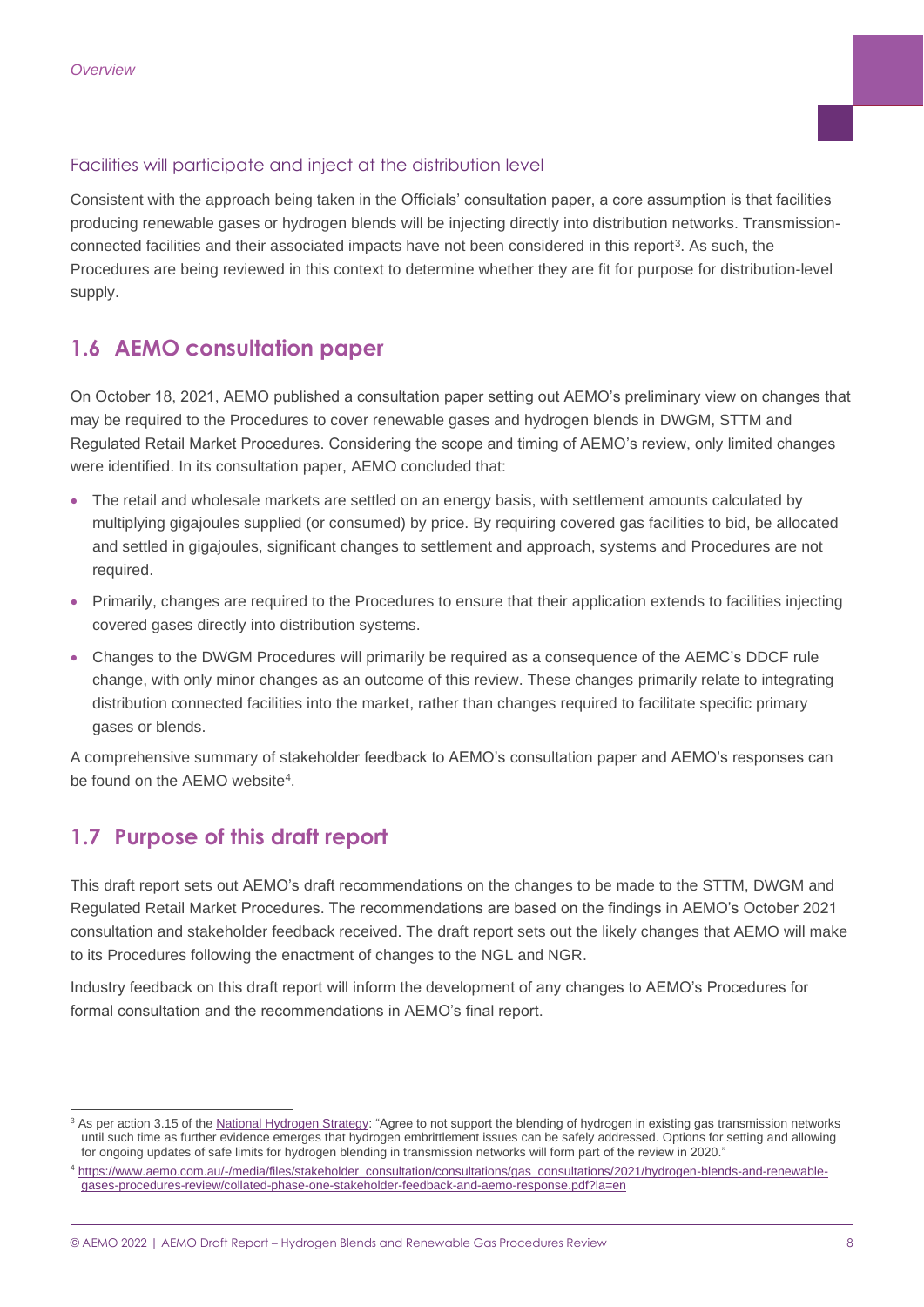### <span id="page-8-0"></span>**1.8 Next Steps and timeline**

As set out in AEMO's terms of reference, this review has a several key milestones following consultation on this paper, namely:

- Final recommendations (considering any industry feedback) on Procedure changes being made by September 2022.
- Initiation of formal consultation on the Procedures in the latter half of 2022, following Energy Ministers' agreement on the required amendments to the NGL.
- Implementation of any changes to the Procedures once the changes to the NGL and NGR have been made.

#### Feedback to this paper

<span id="page-8-1"></span>Written feedback to this paper should be sent via email to **[GWCF\\_Correspondence@aemo.com.au](mailto:GWCF_Correspondence@aemo.com.au)** via the provided response template and the subject should include: *Hydrogen blends and renewable gases Procedures review***.** The closing date for submissions to this consultation paper is **5:00 PM AEDT Thursday May 19.**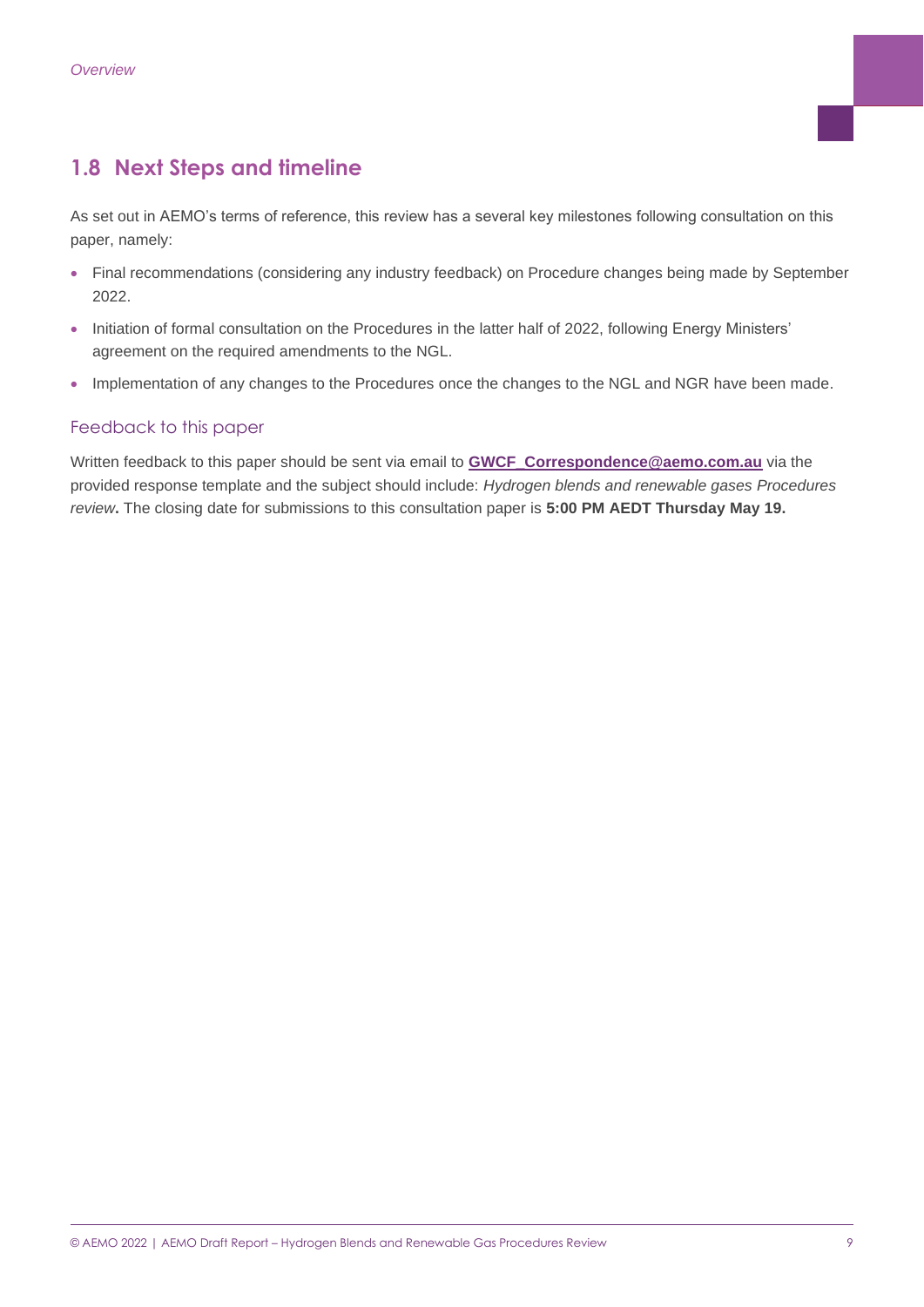# **2 Declared Wholesale Gas Market**

#### Overview of the DWGM

The DWGM operates in Victoria over the declared transmission system (DTS) under Part 19 of the NGR. The DWGM facilitates the wholesale trading of gas between market participants. AEMO is the market operator of the DWGM and the system operator for the DTS. Key features of the DWGM include:

- Market carriage transportation framework.
- Market is scheduled on-the-day with intraday reschedules.
- Mandatory participation participants must bid all gas into the DWGM that flows through the DTS.
- AEMO centrally schedules the market, settles participants, and operates the transmission system under the Rules and Procedures.

# <span id="page-9-0"></span>**2.1 Impact of the DWGM Distribution Connected Facility (DDCF) Rule Change on AEMO's review**

On 8 September 2021, the Victorian Minister for Energy, Environment and Climate Change submitted the DWGM Distribution Connected Facility (DDCF) rule change request. The rule change request proposed to expand the scope of the DWGM to include distribution-connected injection facilities. The AEMC is progressing the DDCF rule change in parallel to its more general review into extending the NGR and NERR to hydrogen and renewable gases ('Review'). On 31 March 2022, the AEMC published a draft determination in respect of the rule change request.

At the time of preparing this Draft Report AEMO has not formally reviewed the AEMC's DDCF draft determination. However, AEMO has worked closely with the AEMC to assist in informing its draft determination and through this process has liaised with the AEMC ahead of the publication of the draft determination to understand the potential impact of changes to AEMO Procedures. AEMO understands that the most significant changes to the DWGM Procedures will be as a consequence of the DDCF rule change, with only minimal changes to Part 19 of the NGR expected as an outcome of the Review.

Given the overlapping processes and timeframes AEMO is only providing a high-level assessment of the likely impacts of the draft DDCF rule determination on AEMO's Procedures and is seeking preliminary feedback from participants on potential changes. AEMO encourages participants to provide feedback to the AEMC's draft DDCF rule determination. AEMO expects that once a final determination is made on the DDCF rule change, it will undertake a round of procedure consultation to implement any changes made to the NGR, as is standard process following a rule change.

# <span id="page-9-1"></span>**2.2 AEMO consultation paper and feedback received**

Though its consultation paper AEMO received feedback on two matters relevant to the DWGM, as summarised below.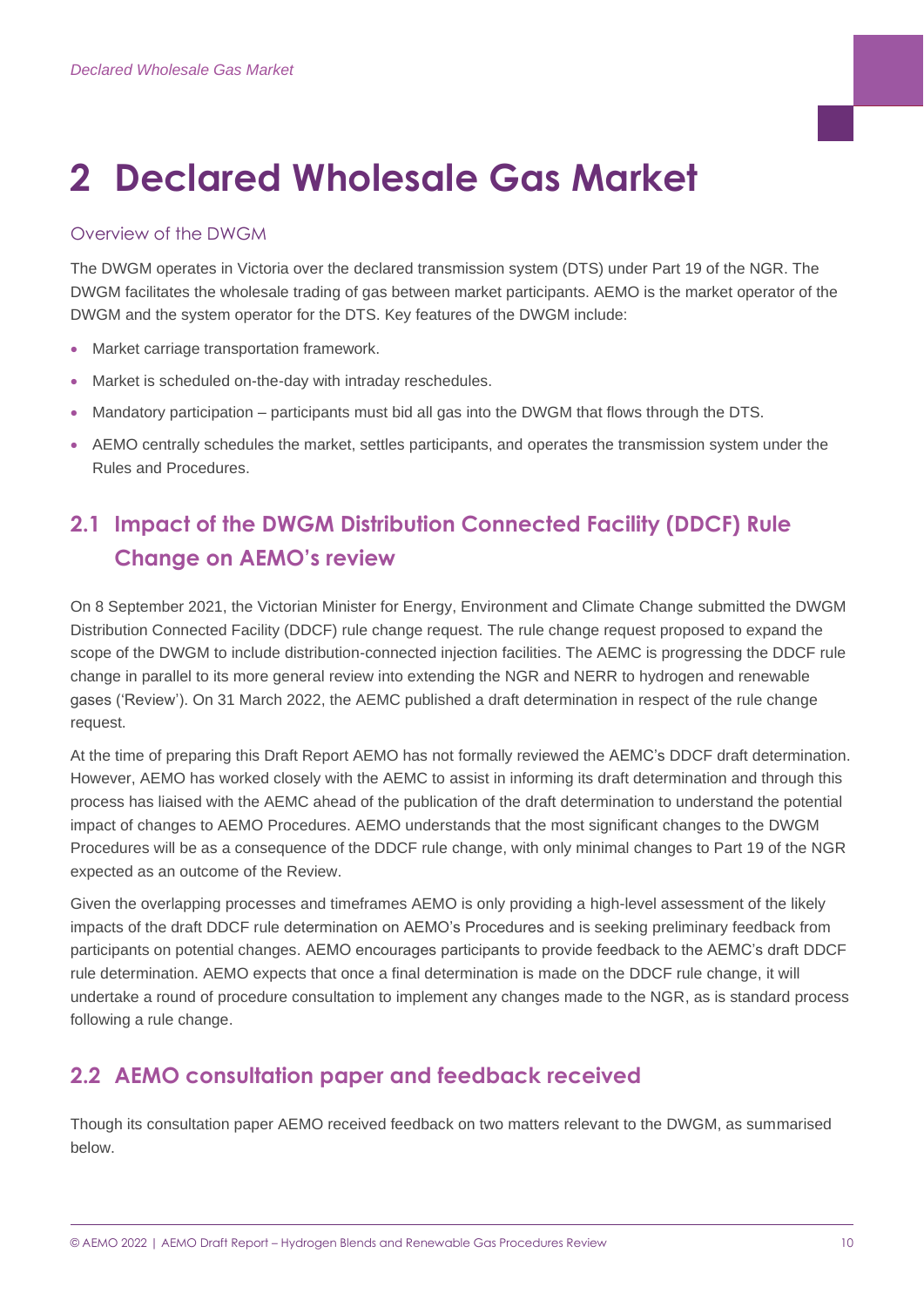#### Distribution UAFG Procedures

In its consultation paper, AEMO identified that it is likely that the distribution UAFG Procedures will need to be updated to incorporate scheduled injections from distribution connected injection facilities into the calculations. Participants were asked to give feedback on whether the process for determining and allocating distribution UAFG in the Procedures should be changed.

AEMO received mixed feedback on this matter from respondents. AGIG, APA and Ausnet Services expressed a view that the methodology should be changed to be similar to the arrangements in other jurisdictions where distributors are responsible for procuring gas to offset UAFG. Lumo/Red were of the view that the current arrangements are appropriate for NGEs.

A fundamental change to UAFG arrangements would require comprehensive and broader change to the regulatory and economic framework, most of which sits outside of AEMO's Procedures and the NGR. Further it is not clear that such a change is required purely as a consequence of NGEs being injected into the gas network given that UAFG can be offset with natural gas as well. AEMO has therefore determined that a change to the UAFG framework is out of scope for its review into the Procedures. AEMO will be making changes to ensure that the existing calculations remain appropriate for distribution level injections, however the fundamental methodology will remain similar to the current arrangements.

#### Other matters

AEMO also requested participants to identify any other issues that AEMO should consider in its review. APA suggested the review be expanded to consider the implications for transmission-connected NGE supply. In particular, APA highlighted the need to determine the most cost-effective locations for injections, whether transmission systems need could be compartmentalised to support flow dynamics and the most efficient metering arrangements. While AEMO agrees with APA's overall comments, consideration of transmission connected supply is out of scope of the review in accordance with the terms of reference set by Energy Ministers.

AEMO agrees that the Procedures should be flexible to accommodate potential future NGE supply from transmission. At this stage AEMO has not identified any proposed changes to its Procedures that would prevent development at the transmission level. AEMO also recognises that this review is an initial examination of the regulatory arrangements to identify and address any gaps in the short term. AEMO notes that APA is seeking to get testing for hydrogen on the DTS approved as part of its access arrangement approval process for capital expenditure with the AER<sup>5</sup>. AEMO may undertake a further review of its Procedures following a safety and integrity assessment for the DTS that demonstrates what is technically feasible with respect to accommodating hydrogen in the transmission network.

<sup>5</sup> APA Business Case – Capital Expenditure: Evaluating and mitigating hydrogen safety and integrity risks on the VTS: https://www.aer.gov.au/system/files/APA%20VTS%20-%20Access%20Arrangement%202023-27%20-%20Business%20Case%20200%20- %20Hydrogen%20Safety%20and%20Integrity%20-%20December%202021.pdf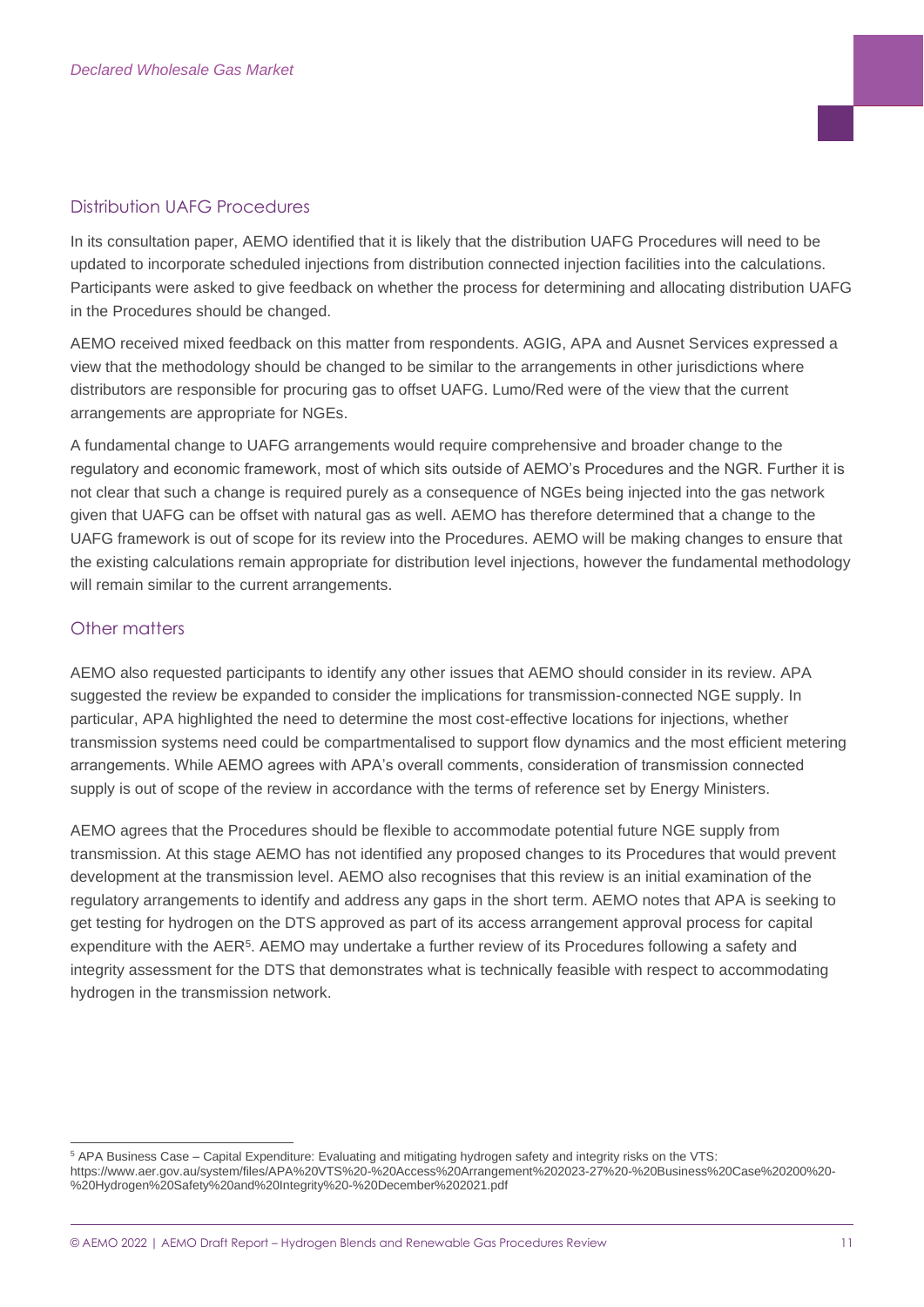# <span id="page-11-0"></span>**2.3 Expected Procedure changes**

#### **2.3.1 Terminology and minor interpretation changes**

As a consequence of definitional and interpretation changes in the NGL and NGR, there are several new terms that will have implications for the DWGM Procedures. Specifically, AEMO considers that the Procedures will need to be amended to accommodate the following changes:

- DDS injection point means a receipt point on a declared distribution system. The AEMC proposes to introduce this term to accommodate injections into a DDS.
- Market injection point a market injection point means a system injection point or a DDS injection point or both. In its draft determination, the AEMC proposes to introduce this new term to capture the two different types of "injection points" in the DWGM. As AEMO's Wholesale Market Procedures use the term system injection point to refer to receipt points on the DTS, a number of minor changes will need to be made to reflect the new definition. Some Procedures will need to differentiate between a system injection point and a DDS injection point.
- Definition of gas and natural gas Officials are recommending that the NGL recognise covered gases which comprise primary gases and gas blends. AEMO expects that the term "gas" that is used in the Procedures will now be interpreted as meaning a covered gas in accordance with the changes being made in the NGL and NGR. However, a number of DWGM Procedures use the term gas and natural gas interchangeably. AEMO will review whether the use of natural gas in its Procedures is appropriate. In reality, AEMO expects that most of the references to natural gas in the Procedures will be amended to gas, which will be taken to mean 'covered gas'.
- Blend processing service provider Officials are considering amending the DWGM registration categories in the NGL and the AEMC are considering amending the NGR to include blend processing service providers. Where DWGM facility operators are separately defined in the DWGM Procedures, changes will need to be made to accommodate blend processing service providers.
- Distribution connected facility and distribution connected facility operator In its draft determination, the AEMC has recommended that a new category of facility be introduced to Part 19 known as a distribution connected facility. This new facility definition may result in minor changes to Procedures that apply to DWGM facilities and facility operators to ensure that, where appropriate, application is consistent across transmission and distribution connected facilities.

AEMO encourages stakeholders to consider the AEMC's draft determination and the Officials' consultation paper for further information on the above changes.

#### **2.3.2 Expected DWGM Procedure changes**

The DWGM Procedures are split over a large number of instruments. For ease of reading, this section groups the DWGM Procedures into the following categories:

- Market and Settlement Procedures
- Operational Procedures
- Connection and Maintenance Procedures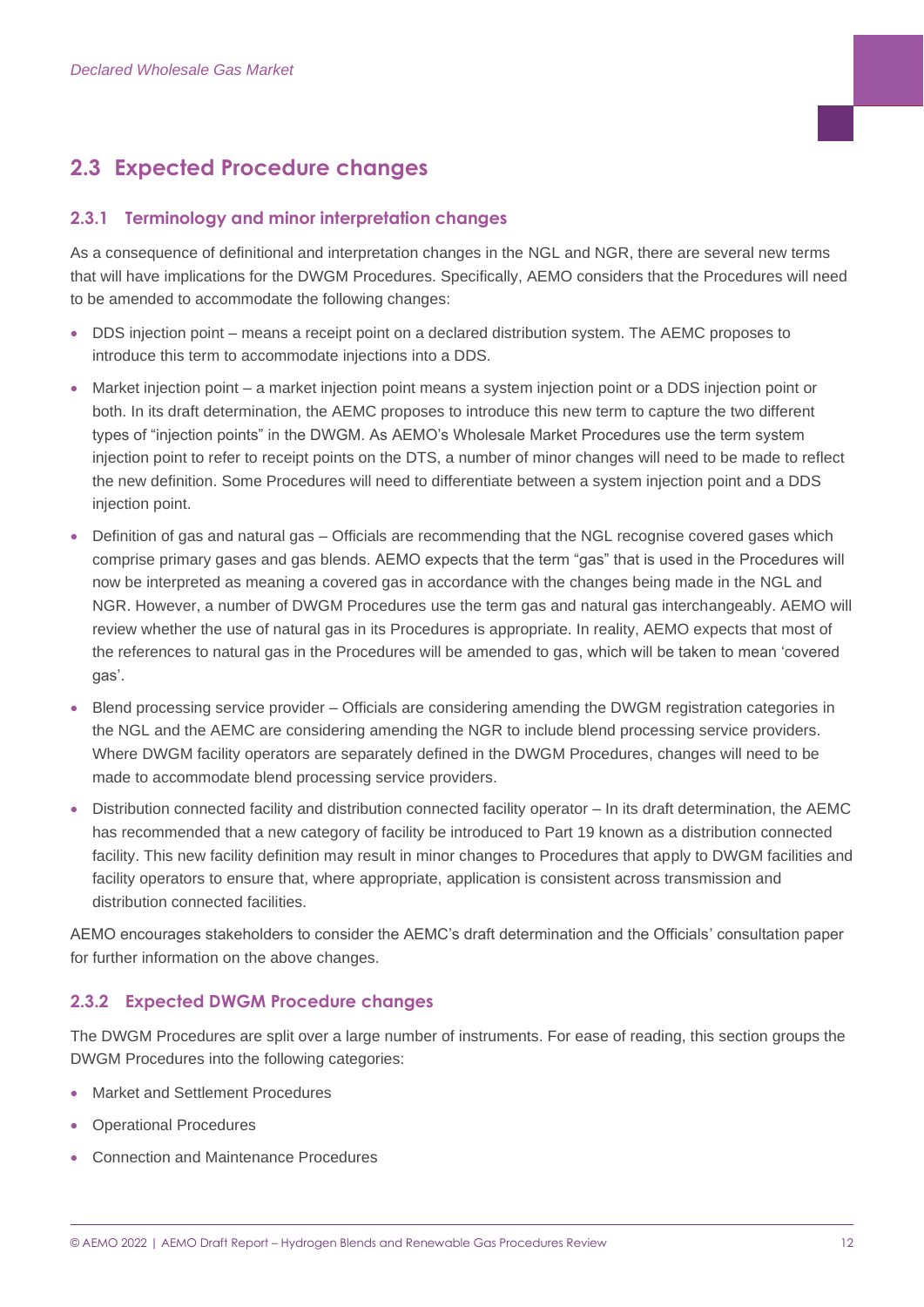• Metering Procedures

#### **2.3.3 Market and Settlement Procedures**

Market and settlement Procedures relate to the operation of the wholesale market and the settlement of market outcomes for participants. They include:

- Wholesale Gas Market Accreditation Procedures (Victoria)
- Wholesale Gas Market Ancillary Payment Procedures (Victoria)
- Wholesale Gas Market Uplift Payment Procedures
- Wholesale Gas Market Administered Pricing Procedures (Victoria)
- Capacity Certificates Auction and Transfer Procedures
- Wholesale Gas Market Compensation Procedures (Victoria)
- Wholesale Gas Market Electronic Communication Procedures (Victoria)
- Wholesale Market Rule Consultation Procedures (Victoria)
- Wholesale Market Distribution UAFG Procedures (Victoria)
- Wholesale Gas Market Ownership Rules

AEMO anticipates only minor changes to the Market and settlement Procedures as a consequence of the AEMC DDCF rule change and Review. This is because, as identified in the AEMO consultation paper, the DWGM is settled on an energy basis (i.e. dollars multiplied by gigajoules) and settlement will function irrespective of the type of covered gas that is injected into the market.

Primarily, changes are expected to ensure that the scope of the existing requirements in the Procedures are appropriately expanded to cover distribution connected facilities and their injections, consistent with the AEMC's determination. The table below provides preliminary recommended Procedure changes based on AEMO's current understanding of the consequences of amendments proposed under the DDCF rule change or the Review. AEMO will undertake a comprehensive assessment of the required Procedure changes once the AEMC has made a final determination.

| <b>Procedure</b>                                                                    | <b>Procedure description</b>                                                                                                                                     | <b>Expected changes/impact</b>                                                                                                                                                                                                                                                                                                                                                                        | <b>AEMO Comments</b>                                                                                                                                                                                                                |
|-------------------------------------------------------------------------------------|------------------------------------------------------------------------------------------------------------------------------------------------------------------|-------------------------------------------------------------------------------------------------------------------------------------------------------------------------------------------------------------------------------------------------------------------------------------------------------------------------------------------------------------------------------------------------------|-------------------------------------------------------------------------------------------------------------------------------------------------------------------------------------------------------------------------------------|
| <b>Wholesale Gas</b><br><b>Market Accreditation</b><br><b>Procedures (Victoria)</b> | This Procedure outlines the<br>requirements for participants<br>to be accredited for<br>controllable quantities at<br>system withdrawal and<br>injection points. | Primarily definitional changes are<br>expected to align the terminology<br>used in the Procedures with the new<br>NGR market injection point term. This<br>change will clarify that the<br>accreditation Procedures apply to all<br>market injection points, including<br>distribution points.<br>No specific changes to accreditation<br>application process or constraints<br>have been identified. | As highlighted in AEMO's<br>consultation paper, the Procedures<br>are expected to apply in the same<br>way to all facilities injecting covered<br>gas and therefore only definitional<br>and scope changes have been<br>identified. |
| <b>Wholesale Gas</b><br><b>Market Ancillary</b>                                     | This Procedure defines how<br>ancillary payments are                                                                                                             | No change.                                                                                                                                                                                                                                                                                                                                                                                            | The draft determination for the DDCF<br>rule change has not recommended<br>any changes to ancillary payments.                                                                                                                       |

#### **Table 1: DWGM Market and Settlement Procedures**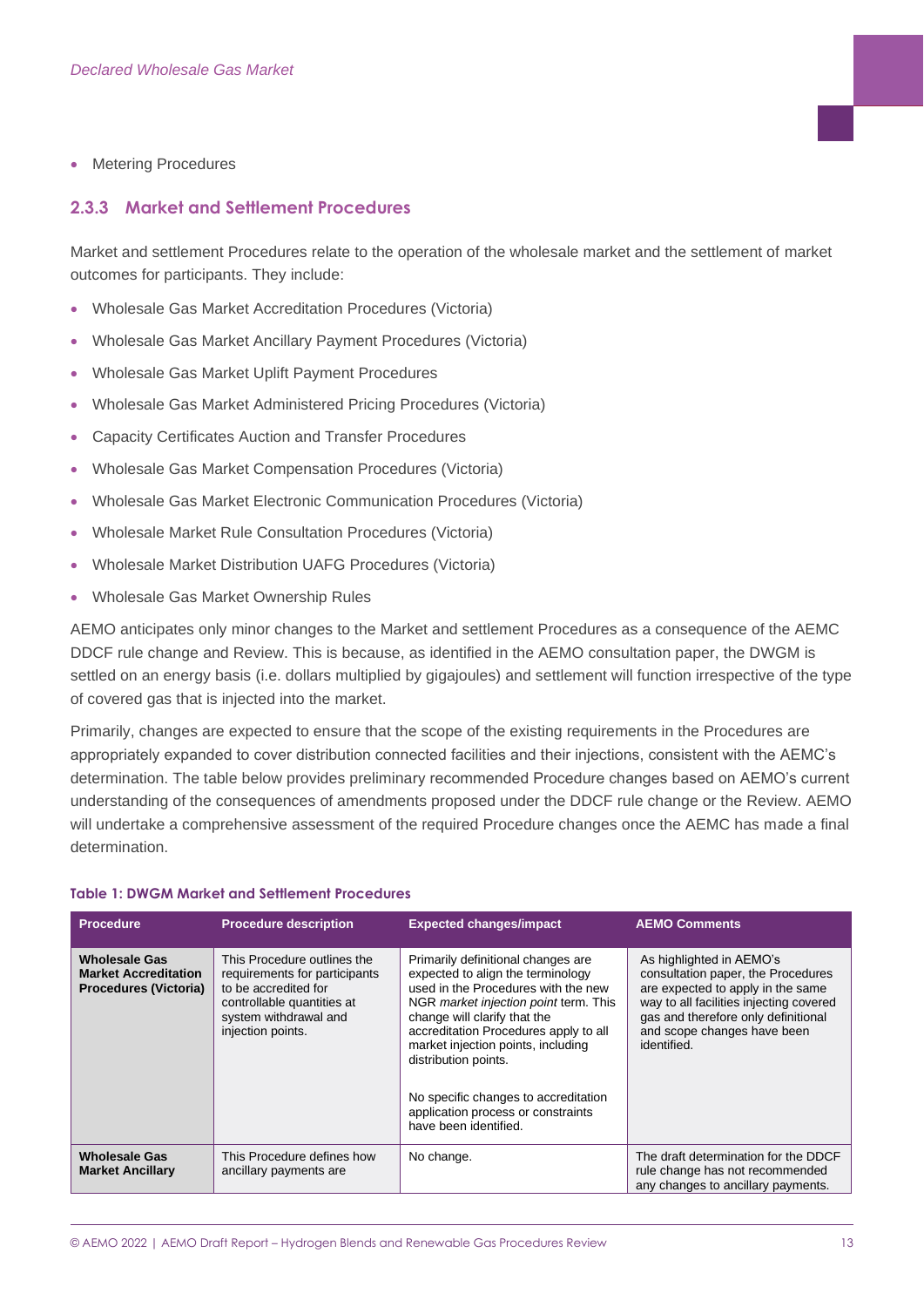| <b>Procedure</b>                                                                                  | <b>Procedure description</b>                                                                                                                                                                                                                                                                                                                                                                                          | <b>Expected changes/impact</b>                                                                                                                                                                                                                                       | <b>AEMO Comments</b>                                                                                                                                                                                                                                                                                                                                                                                                                                                                                                                                                                                                                                                                                                                        |
|---------------------------------------------------------------------------------------------------|-----------------------------------------------------------------------------------------------------------------------------------------------------------------------------------------------------------------------------------------------------------------------------------------------------------------------------------------------------------------------------------------------------------------------|----------------------------------------------------------------------------------------------------------------------------------------------------------------------------------------------------------------------------------------------------------------------|---------------------------------------------------------------------------------------------------------------------------------------------------------------------------------------------------------------------------------------------------------------------------------------------------------------------------------------------------------------------------------------------------------------------------------------------------------------------------------------------------------------------------------------------------------------------------------------------------------------------------------------------------------------------------------------------------------------------------------------------|
| <b>Payment Procedures</b><br>(Victoria)                                                           | calculated and allocated in the<br>DWGM.                                                                                                                                                                                                                                                                                                                                                                              |                                                                                                                                                                                                                                                                      | Further, the Ancillary Payment<br>Procedures do not refer to facility<br>type or facility operators.                                                                                                                                                                                                                                                                                                                                                                                                                                                                                                                                                                                                                                        |
| <b>Wholesale Gas</b><br><b>Market Uplift</b><br><b>Payment Procedures</b><br>(Victoria)           | This Procedure defines how<br>Uplift payments are calculated<br>and allocated in the DWGM.                                                                                                                                                                                                                                                                                                                            | No change.                                                                                                                                                                                                                                                           | The draft determination for the DDCF<br>rule change has not recommended<br>any changes to uplift payments.<br>Further, the Uplift Payment<br>Procedures do not refer to facility<br>type or facility operators.                                                                                                                                                                                                                                                                                                                                                                                                                                                                                                                             |
| <b>Wholesale Gas</b><br><b>Market Administered</b><br><b>Pricing Procedures</b><br>(Victoria)     | These Procedures specify the<br>administered price cap for the<br>DWGM and describe AEMO's<br>processes for declaring and<br>ending administered price<br>periods in the Market in<br>accordance with the Rules.                                                                                                                                                                                                      | No change                                                                                                                                                                                                                                                            | It is not expected that administered<br>price cap, the cumulative price<br>threshold or the cumulative price<br>period or the notification process<br>would change as a consequence of<br>the DDCF rule change.                                                                                                                                                                                                                                                                                                                                                                                                                                                                                                                             |
| <b>Wholesale Gas</b><br><b>Market</b><br><b>Compensation</b><br><b>Procedures (Victoria)</b>      | The purpose of these<br>Procedures is to describe the<br>principles and methodology<br>upon which compensation<br>amounts are to be determined<br>by the dispute resolution panel<br>under Rule 238.                                                                                                                                                                                                                  | Changes to clauses 4a and 4b for the<br>award of compensation to clarify that<br>compensation may be for injections<br>into the DTS or a DDS.                                                                                                                        | The current clauses limit<br>compensation to injections for the<br>DTS.<br>The DDCF draft determination<br>recommends that injections from<br>distribution connected facilities are<br>included in the market and they will<br>be subject to directions from AEMO.<br>The compensation Procedures<br>should therefore be extended to<br>cover participants injecting at these<br>facilities.                                                                                                                                                                                                                                                                                                                                                |
| <b>Capacity Certificate</b><br><b>Auction and Transfer</b><br><b>Procedures</b>                   | These Procedures define how<br>the capacity certificates<br>auction operates and the<br>system capability and<br>modelling requirements used<br>to determine auction<br>quantities.                                                                                                                                                                                                                                   | No changes are expected to the<br>operation of the capacity certificates<br>auction.<br>Changes will be required to the<br>modelling requirements to ensure that<br>distribution connected facilities are<br>included in the modelling processes<br>and assumptions. | The DDCF draft determination<br>recommends that distribution<br>connected facilities are able to use<br>capacity certificates for injection bids.<br>Therefore, changes to the modelling<br>assumptions and framework are<br>required to ensure that distribution<br>connected facilities are included in<br>this Procedure.<br>In addition, the CC zones will need to<br>be created to accommodate injection<br>sources from both transmission and<br>distribution connected sources.<br>AEMO does not expect changes will<br>be required for the facility proposed<br>at Albury-Wodonga, as it can be<br>accommodated in the proposed<br>northern zone with Culcairn. AEMO<br>will need to review the CC zones for<br>any new facilities. |
| <b>Wholesale Gas</b><br><b>Market Electronic</b><br>Communication<br><b>Procedures (Victoria)</b> | These Procedures govern the<br>operation of the DWGM<br>electronic communication<br>system, as per NGR 319(4),<br>under which:<br>(a) information must be<br>provided by Registered<br>Participants to AEMO;<br>(b) information must be<br>provided by AEMO to<br>Registered Participants; and<br>(c) information published on<br>the Market Information Bulletin<br>Board may be accessed by<br>Market Participants. | No change                                                                                                                                                                                                                                                            | No changes expected.                                                                                                                                                                                                                                                                                                                                                                                                                                                                                                                                                                                                                                                                                                                        |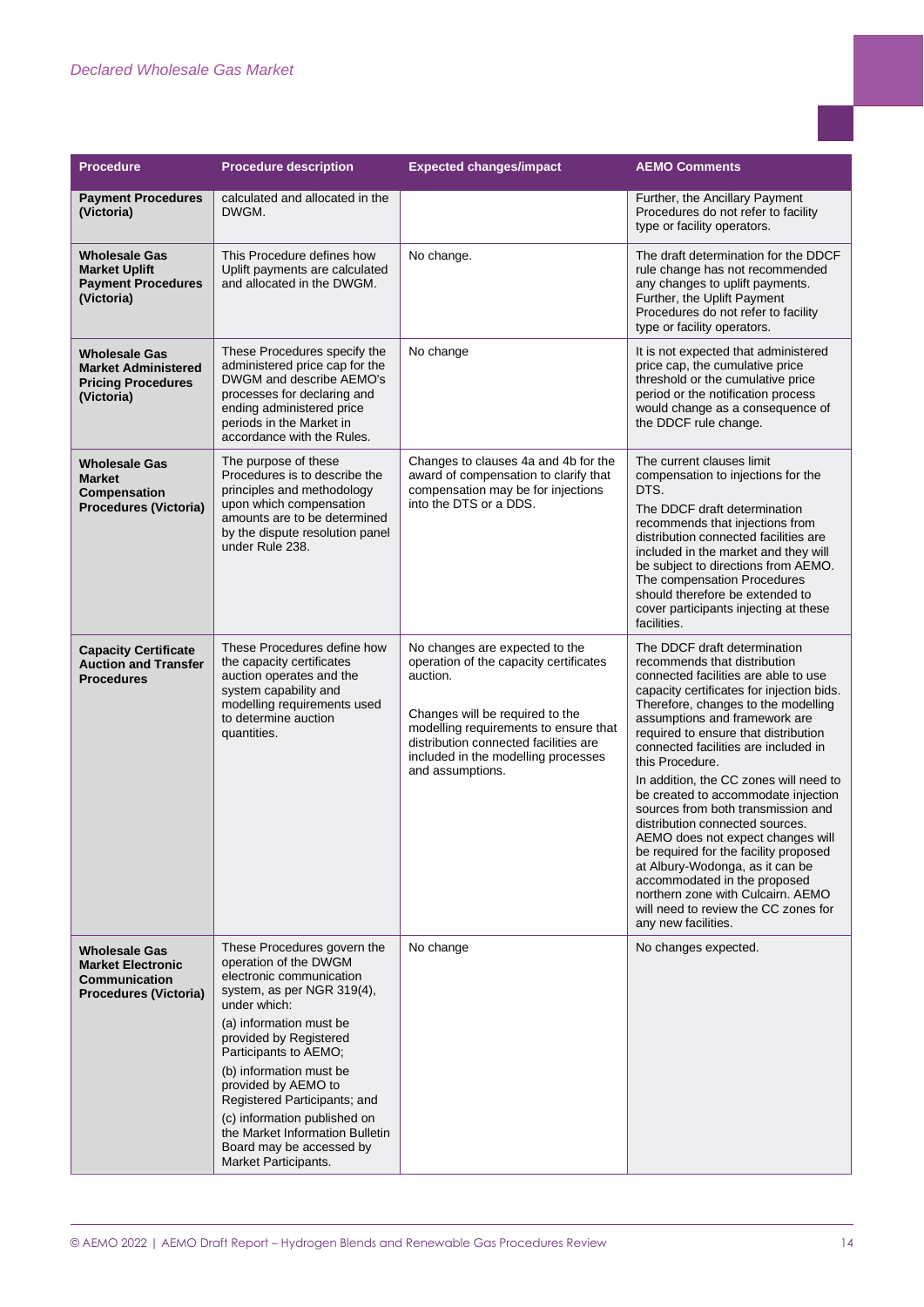| <b>Procedure</b>                                                                    | <b>Procedure description</b>                                                                                                                                                                                                                                               | <b>Expected changes/impact</b>                                                                                                                                                                                                                                      | <b>AEMO Comments</b>                                                                                                                                                                                                                                                                                                                                                                                                                                                                                                                                                                             |
|-------------------------------------------------------------------------------------|----------------------------------------------------------------------------------------------------------------------------------------------------------------------------------------------------------------------------------------------------------------------------|---------------------------------------------------------------------------------------------------------------------------------------------------------------------------------------------------------------------------------------------------------------------|--------------------------------------------------------------------------------------------------------------------------------------------------------------------------------------------------------------------------------------------------------------------------------------------------------------------------------------------------------------------------------------------------------------------------------------------------------------------------------------------------------------------------------------------------------------------------------------------------|
| <b>Wholesale Market</b><br><b>Rule Consultation</b><br><b>Procedures (Victoria)</b> | The Wholesale Market Rule<br><b>Consultation Procedures</b><br>(Victoria) developed under the<br>rule 357(2) provides<br>information on how AEMO<br>consults on proposals for<br>changes to Part 19 of the NGR<br>submitted by a person other<br>than AEMO under rule 356. | No change                                                                                                                                                                                                                                                           | No changes expected to the Process<br>to amend the NGR.                                                                                                                                                                                                                                                                                                                                                                                                                                                                                                                                          |
| <b>Wholesale Market</b><br><b>Distribution UAFG</b><br><b>Procedures (Victoria)</b> | These Procedures govern the<br>distribution unaccounted for<br>gas ("DUAFG") process. This<br>consists of business rules and<br>data formats which will enable<br>the exchange of required<br>information between<br>Distributors and Market<br>Participant                | Changes are expected to the injection<br>calculations to accommodate<br>distribution level injections:<br>Changes to how CTM injections<br>are calculated: and<br>Changes to injection data.<br>$\bullet$<br>No changes to the methodology for<br>the UAFG process. | The current Procedures define<br>injections as being from the DTS to a<br>DDS. The existing calculations and<br>Procedures therefore assume that<br>there is a one-to-one relationship<br>between DTS CTM injections and<br>distribution withdrawals. This will no<br>longer be the case once distribution<br>connected facilities are injecting gas<br>into a DDS. AEMO will therefore<br>need to modify the Procedures to<br>ensure that calculations for UAFG<br>account for all supply.<br>AEMO considers that broader<br>changes to the UAFG framework are<br>out of scope for this review. |
| <b>Wholesale Gas</b><br><b>Market Ownership</b><br><b>Rules</b>                     | These Procedures outline the<br>rules for transferring title<br>through the market from<br>injectors to withdrawers of<br>gas.                                                                                                                                             | Changes to expand the title transfer<br>approach to include injections into a<br>declared distribution system from a<br>production or blending processing<br>facility.                                                                                              | The current rules transfer title at the<br>point of withdrawal from the DTS at a<br>system withdrawal point. The<br>approach needs to be modified to<br>cater for injections at a DDS.                                                                                                                                                                                                                                                                                                                                                                                                           |

#### **Question One: DWGM Market and Settlement Procedures.**

Do you agree with AEMO's recommended changes for the DWGM Market and Settlement Procedures? If not, what changes do you believe are required? Please state the Procedure and clause where possible.

#### **2.3.4 Operational Procedures**

Operational Procedures relate to the operation of the DTS and in this draft report include:

- Gas Scheduling Procedures
- Gas Market System Security Procedures
- **Gas Quality Guidelines**
- Gas Quality Standard and Monitoring Guidelines

In addition, under the DDCF rule change, the AEMC proposes that AEMO develop the following new Procedures:

- Distribution Operations Coordination Procedures
- Gas Quality Monitoring Procedures.

AEMO will develop initial consultation drafts for these new Procedures following the publication of the final determination. The new Gas Quality Monitoring Procedures will be primarily based on the existing AEMO Gas Quality Standard and Monitoring Guidelines. Stakeholders can refer to the AEMC's draft determination for further detail on the intended coverage of these Procedures.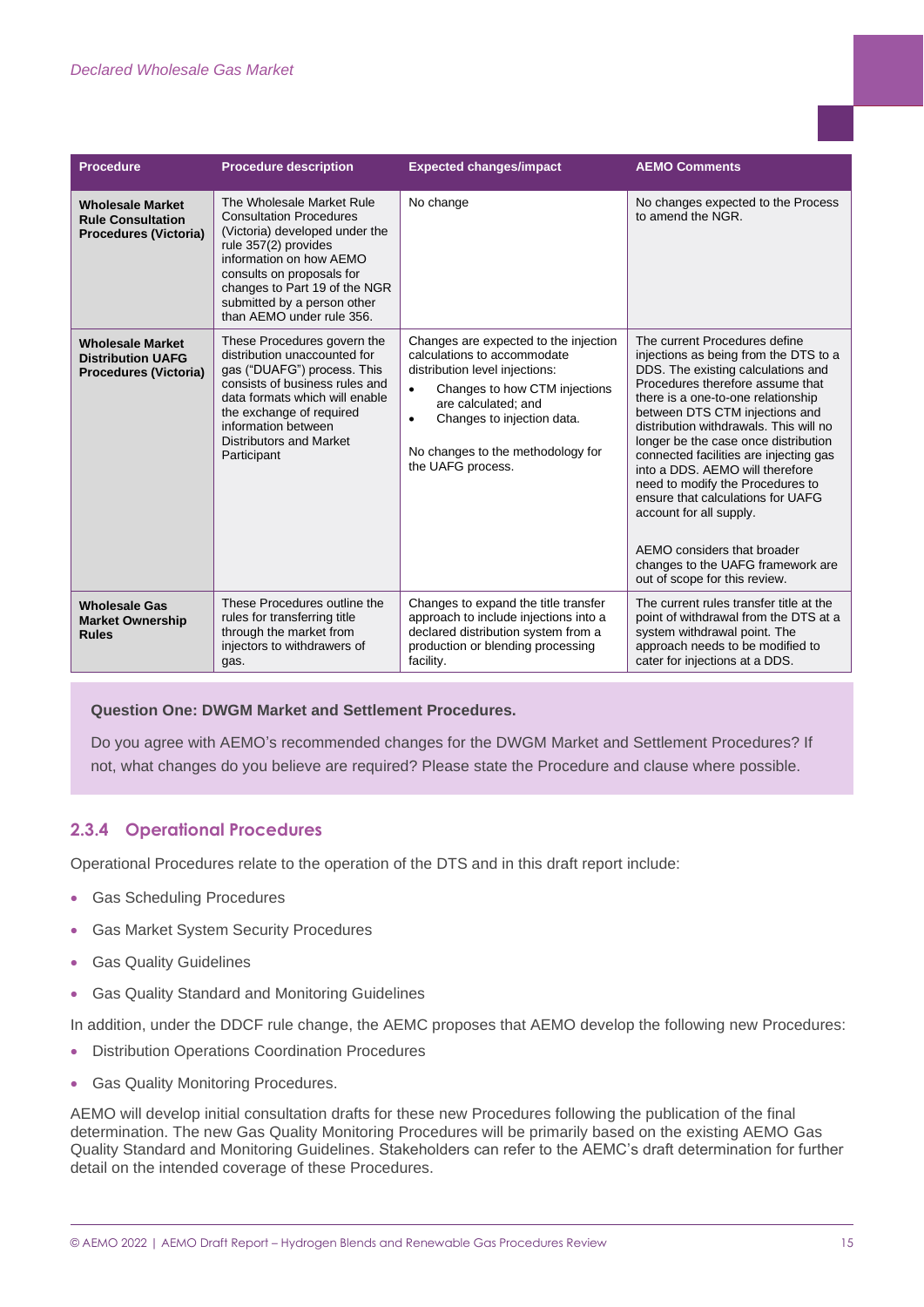At a high level, changes to the operational Procedures and guidelines are expected to be required to accommodate distribution-level supply e.g. constraints, scheduling etc and the different physical characteristics of Hydrogen and other primary gases from natural gas. The table below provides a preliminary assessment of the likely changes based on the draft outcomes of the review and the DDCF rule change.

#### **Table 2: DWGM Operational Procedures**

| <b>Procedure</b>                                            | <b>Procedure description</b>                                                                                                                                                                                                                                                                                                                                                                                                                                                                                                                                                            | <b>Expected changes/impact</b>                                                                                                                                                                                                                                                                              | <b>AEMO Comments</b>                                                                                                                                                                                                                                                                                                                                                                                                                                                                                                                                                                                                                                                                           |
|-------------------------------------------------------------|-----------------------------------------------------------------------------------------------------------------------------------------------------------------------------------------------------------------------------------------------------------------------------------------------------------------------------------------------------------------------------------------------------------------------------------------------------------------------------------------------------------------------------------------------------------------------------------------|-------------------------------------------------------------------------------------------------------------------------------------------------------------------------------------------------------------------------------------------------------------------------------------------------------------|------------------------------------------------------------------------------------------------------------------------------------------------------------------------------------------------------------------------------------------------------------------------------------------------------------------------------------------------------------------------------------------------------------------------------------------------------------------------------------------------------------------------------------------------------------------------------------------------------------------------------------------------------------------------------------------------|
| <b>Gas Scheduling</b><br><b>Procedures</b>                  | These Procedures govern the<br>operation of the DWGM.                                                                                                                                                                                                                                                                                                                                                                                                                                                                                                                                   | Updates to:<br>$\bullet$<br>constraints<br>inputs to scheduling<br>$\bullet$<br>definitions and scope,<br>to incorporate distribution connected<br>facilities into the scheduling process.                                                                                                                  | In its draft determination, the AEMC<br>recommends that distribution<br>connected facilities are included in<br>the DWGM and scheduled by the<br>market. As such, the Gas<br>Scheduling Procedures will need to<br>accommodate these facilities.<br>AEMO expects that the Gas<br>Scheduling Procedures will need to<br>be updated to consider how<br>constraints that apply to distribution<br>connected facilities are managed in<br>the market, including:<br>blending constraints<br>$\bullet$<br>facility constraints<br>$\bullet$<br>network constraints<br>$\bullet$<br>Where applicable, existing constraint<br>types will be expanded to include<br>distribution connected facilities. |
| <b>Gas Market System</b><br><b>Security Procedures</b>      | These Procedures represent<br>general principles applicable<br>to the operation of the DTS in<br>a way that averts or minimises<br>threats to system security.<br>Note that these do not cover<br>every possible situation.<br>Where a contingency is of<br>such severity that it cannot be<br>managed using the principles<br>and strategies detailed in<br>these Procedures, AEMO may<br>be required to implement other<br>elements from the Emergency<br>Protocol.                                                                                                                   | Changes are primarily expected to the<br>scope of these Procedures to<br>accommodate distribution connected<br>facilities into the DDS. The<br>fundamental system security<br>provisions and the way that AEMO<br>operates the DTS and manages<br>threats to system security are<br>expected to be similar. | AEMO will continue to be responsible<br>for managing system security and the<br>operation of the DTS. Distribution<br>system service providers continue to<br>be responsible for operation of their<br>networks.                                                                                                                                                                                                                                                                                                                                                                                                                                                                               |
| <b>Gas Quality</b><br><b>Guidelines</b>                     | These guidelines establish<br>AEMO's response to short-<br>term excursions from the<br>standard gas quality<br>specifications, in order to<br>balance the risks of the supply<br>of off-specification gas with the<br>risks associated with<br>curtailment of injection,<br>subsequent system disruption<br>and re-lights in gas consumer<br>premises.<br>While not an instrument under<br>the NGR, these provide a<br>transparent and consistent<br>approach for accepting or<br>rejecting off-specification gas<br>events by AEMO and are<br>generally adhered to by<br>participants. | No change.                                                                                                                                                                                                                                                                                                  | The DDCF draft determination<br>proposes that arrangements for off-<br>specification gas in the DDS be<br>largely aligned with those existing for<br>the DTS.<br>AEMO proposed that one approach<br>would be to reference these<br>guidelines in the NGR and apply to<br>both DTS and DDS. However, given<br>that the proposed approach is to<br>align with DTS arrangements there is<br>no requirement for the guidelines to<br>become a Procedure.                                                                                                                                                                                                                                           |
| <b>Gas quality standard</b><br>and monitoring<br>guidelines | These Guidelines provide<br>additional guidance and<br>transparency to participants                                                                                                                                                                                                                                                                                                                                                                                                                                                                                                     | Guidelines to be superseded by<br>proposed new Gas Quality Monitoring<br>Procedures.                                                                                                                                                                                                                        | AEMO developed these Guidelines<br>based on operational requirements.<br>Some of the wording in the NGR with                                                                                                                                                                                                                                                                                                                                                                                                                                                                                                                                                                                   |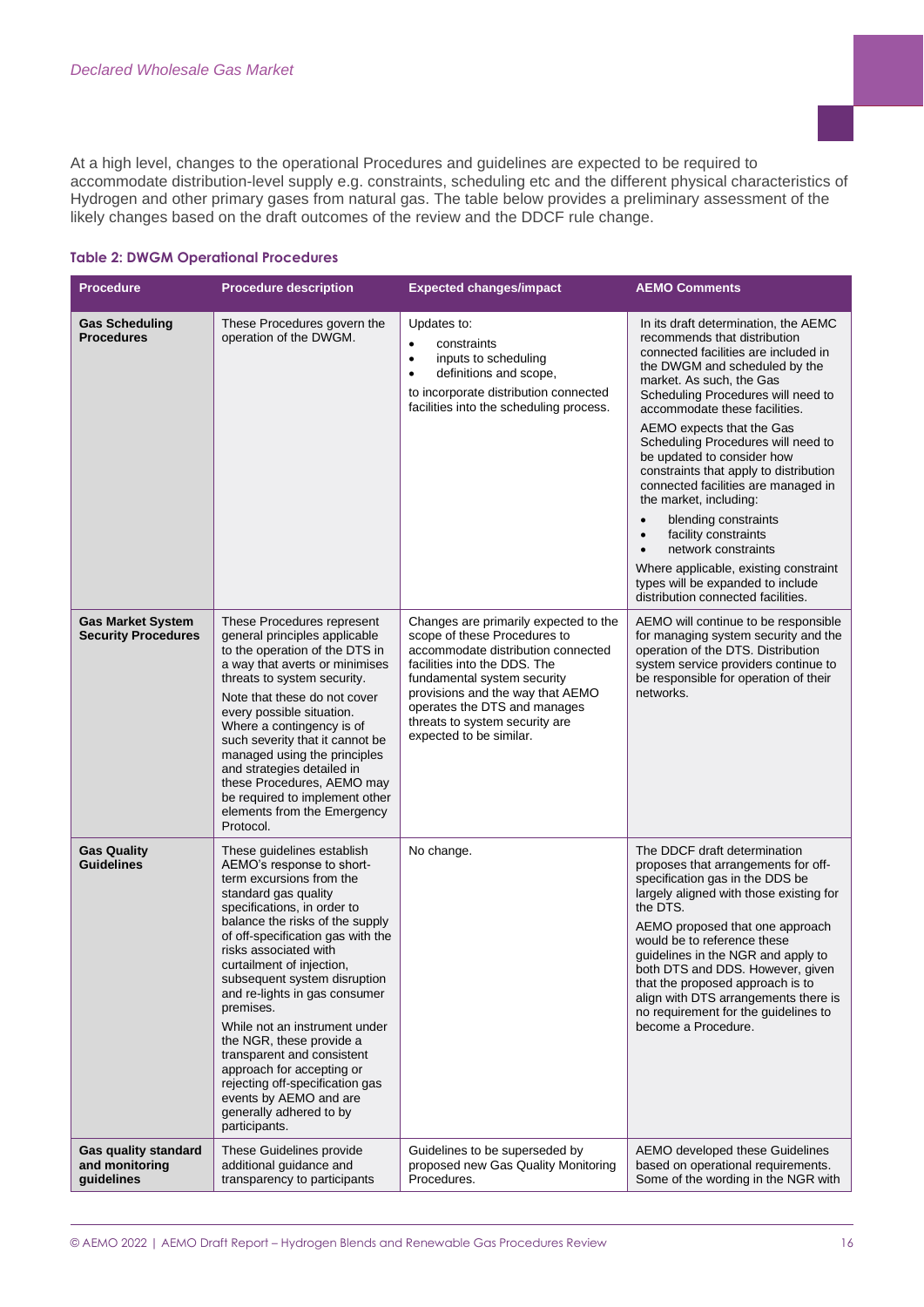#### *Declared Wholesale Gas Market*

| <b>Procedure</b>                                                              | <b>Procedure description</b>                                                                                                                                                                                                                                                                                                                     | <b>Expected changes/impact</b>                                                                                                                                                                                                                                                                                                                                                                                                                                                                                                                                                                                                                                                                                                                         | <b>AEMO Comments</b>                                                                                                                                                                                                                                                                                                                                                                                                                                                                                                                   |
|-------------------------------------------------------------------------------|--------------------------------------------------------------------------------------------------------------------------------------------------------------------------------------------------------------------------------------------------------------------------------------------------------------------------------------------------|--------------------------------------------------------------------------------------------------------------------------------------------------------------------------------------------------------------------------------------------------------------------------------------------------------------------------------------------------------------------------------------------------------------------------------------------------------------------------------------------------------------------------------------------------------------------------------------------------------------------------------------------------------------------------------------------------------------------------------------------------------|----------------------------------------------------------------------------------------------------------------------------------------------------------------------------------------------------------------------------------------------------------------------------------------------------------------------------------------------------------------------------------------------------------------------------------------------------------------------------------------------------------------------------------------|
|                                                                               | about key gas quality matters.<br>This document provides an<br>overview of the standard of<br>gas quality required at all<br>system injection points<br>connected to the DTS and<br>covers gas quality standards;<br>requirements for approving all<br>gas quality monitoring<br>systems; and requirements for<br>a Gas Quality Monitoring Plan. |                                                                                                                                                                                                                                                                                                                                                                                                                                                                                                                                                                                                                                                                                                                                                        | respect to the gas quality framework<br>is ambiguous. This is an issue<br>because the additional requirements<br>for gas quality, required for the safe<br>operation of the DTS, covered in the<br>guideline may not be NGR<br>compliance obligations, despite being<br>required under other legislative<br>instruments or being deemed<br>necessary by the DTS Service<br>Provider or AEMO. AEMO is<br>discussing this matter with the AEMC<br>as part of the distribution connected<br>facility rule change.                         |
| <b>Distribution</b><br><b>Operations</b><br>Coordination<br><b>Procedures</b> | This new AEMO Procedure is<br>proposed to facilitate<br>operations between AEMO<br>and distributors with<br>distribution connected<br>facilities.                                                                                                                                                                                                | This Procedure will be required to<br>provide for:<br>submission, assessment,<br>$\bullet$<br>acceptance and review of<br>methodologies for determining<br>supply point constraints<br>applicable at DDS injection<br>points<br>arrangements for provision of<br>$\bullet$<br>information between AEMO and<br><b>Distributors</b>                                                                                                                                                                                                                                                                                                                                                                                                                      | AEMO will consult with stakeholders,<br>including distributors regarding the<br>requirements of this Procedure.                                                                                                                                                                                                                                                                                                                                                                                                                        |
| <b>Gas Quality</b><br><b>Monitoring</b><br><b>Procedures</b>                  | This new AEMO Procedure is<br>proposed to provide for a<br>range of matters relating to<br>gas quality monitoring,<br>including monitoring<br>standards, the use of gas<br>quality monitoring systems,<br>and any matters AEMO<br>considers necessary.                                                                                           | This Procedure will be primarily based<br>on the AEMO Gas Quality Standard<br>and Monitoring Guidelines, with<br>additions per the new Rule. New<br>components include:<br>equipment to be included in gas<br>$\bullet$<br>quality monitoring systems and<br>equipment standards;<br>process for making an election<br>$\bullet$<br>responsible for establishing and<br>maintaining approved gas quality<br>monitoring arrangements<br>arrangements for applying for<br>$\bullet$<br>temporary or permanent<br>modifications approved gas<br>quality monitoring arrangements<br>testing of gas quality monitoring<br>$\bullet$<br>systems and the costs of tests<br>other matters AEMO reasonably<br>$\bullet$<br>considers necessary or<br>desirable. | Some of the requirements for the<br>new Procedure are dealt with in the<br>existing Guideline so there is some<br>precedent for approach, while others<br>will be new and will require some<br>development. All changes,<br>particularly new requirements, will be<br>subject to rigorous assessment and<br>consultation by AEMO.<br>It is noted that AEMO may include<br>information relating to the application<br>of the standard gas quality<br>specifications in a DDS, and as such<br>AEMO may consider relevant DDS<br>matters. |

#### **Question Two: DWGM Operational Procedures.**

Do you agree with AEMO's recommended changes for the DWGM Operational Procedures? If not, what changes do you believe are required? Please state the Procedure and clause where possible.

#### **2.3.5 Metering Procedures**

The Wholesale Market Metering Procedures (Victoria) incorporate:

- Metering Uncertainty Limits and Calibration Requirement Procedures
- Energy Calculation Procedures
- Metering Communication Procedures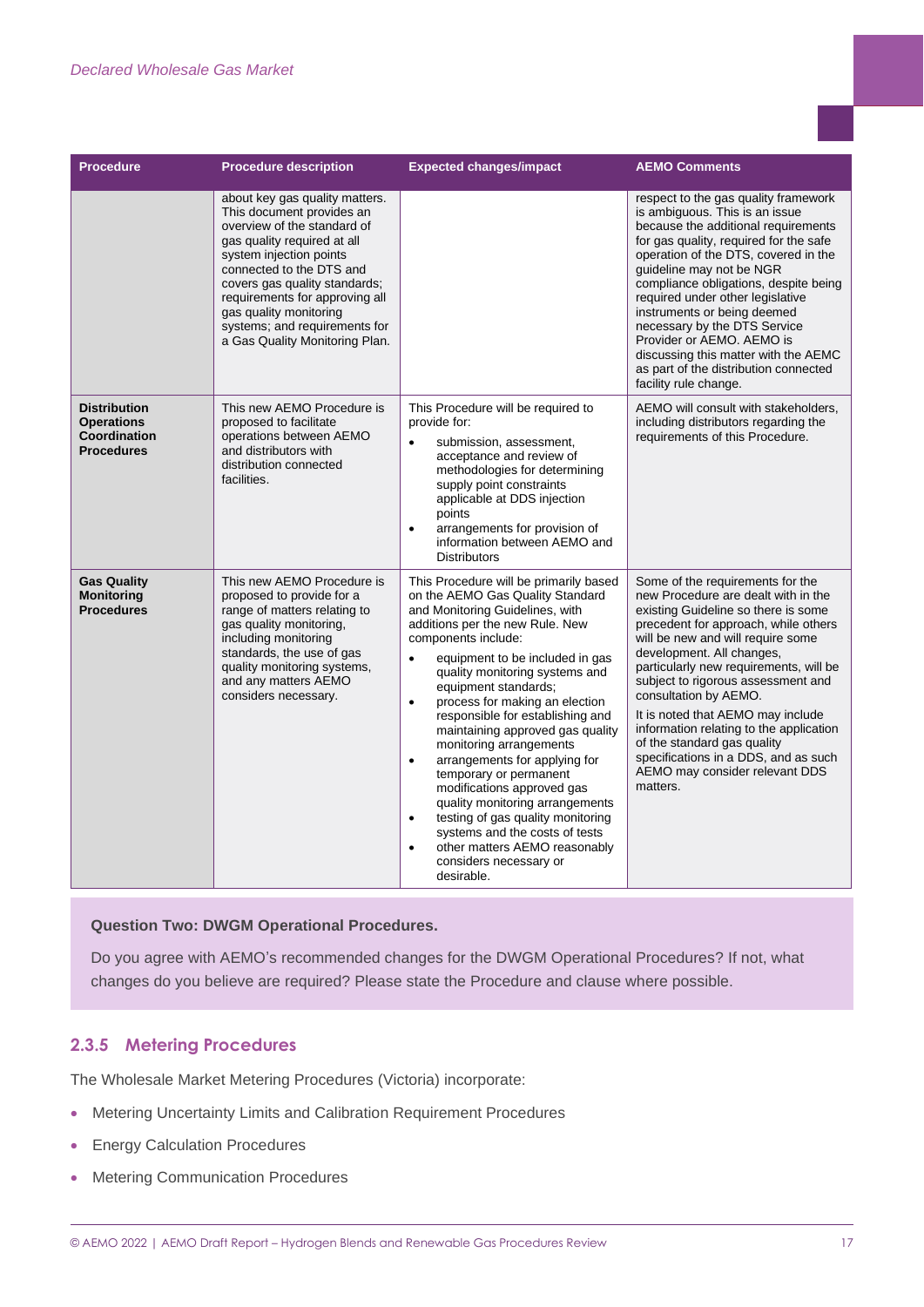- Metering Register Procedures
- Data Validation Procedures

The Metering Procedures require updates to reflect the DDCF rule change to ensure that new distribution connected facilities are captured for metering and settlement purposes. In addition, the Procedures need to ensure that the different physical requirements for primary gases are met for metering and measurement purposes.

In addition, under the DDCF rule change, the AEMC proposes that AEMO develop the following new Procedures:

• Metering installation coordination Procedures.

At the request of the Victorian Energy Minister, AEMO is currently reviewing its Procedures to implement zonal heating values in Victoria for customers on basic meters<sup>6</sup>. AEMO expects that this process will require changes to the Energy Calculation Procedures. AEMO is separately consulting on this matter through the Gas Retail Consultative Forum.

#### **Table 3: DWGM Metering Procedures**

| <b>Procedure</b>                                                                                                  | <b>Procedure description</b>                                                                                                                                                                                                                                                                                                                                                                     | <b>Expected changes/impact</b>                                                                                                                                                                                                                                                                                                                                                                                                                                                                                                                                                                                                                         | <b>AEMO Comments</b>                                                                                                                                                                                                                                                                                                                                                                                                                                                                       |
|-------------------------------------------------------------------------------------------------------------------|--------------------------------------------------------------------------------------------------------------------------------------------------------------------------------------------------------------------------------------------------------------------------------------------------------------------------------------------------------------------------------------------------|--------------------------------------------------------------------------------------------------------------------------------------------------------------------------------------------------------------------------------------------------------------------------------------------------------------------------------------------------------------------------------------------------------------------------------------------------------------------------------------------------------------------------------------------------------------------------------------------------------------------------------------------------------|--------------------------------------------------------------------------------------------------------------------------------------------------------------------------------------------------------------------------------------------------------------------------------------------------------------------------------------------------------------------------------------------------------------------------------------------------------------------------------------------|
| <b>Metering Uncertainty</b><br><b>Limits and</b><br><b>Calibration</b><br><b>Requirement</b><br><b>Procedures</b> | The Procedures in this chapter<br>are made under rule 297 of<br>the NGR. They apply to all<br>metering installations where<br>gas is injected into or<br>withdrawn from the DTS and<br>apply to responsible persons<br>in the DWGM.                                                                                                                                                              | Change scope to include:<br>metering installations for<br>distribution connected facilities<br>connection points between DDS<br>$\bullet$<br>of different Distributors.<br>Review uncertainty limits and<br>calibration requirements to ensure<br>they are compatible with hydrogen<br>blends, hydrogen and renewable<br>gases.<br>Update the frequency with which<br>calibration must be carried out by a<br>responsible person.<br>AEMO will consider the need for<br>further quidance in the Procedures<br>relating to instances where AEMO<br>becomes aware that the accuracy of<br>metering installation used for<br>settlements does not comply. | The proposed DDCF rule change has<br>decreased the frequency with which<br>AEMO must review the calibration<br>requirements contained these<br>Procedures, to intervals not<br>exceeding five years and not more<br>than once a year. AEMO will<br>therefore look at participant<br>requirements with a view to balancing<br>the reduced frequency of its review<br>with the need to ensure that reviews<br>can be conducted if required (i.e.<br>potentially after less than five years). |
| <b>Energy Calculation</b><br><b>Procedures</b>                                                                    | The Procedures in this chapter<br>are made under rule 303(6) of<br>the NGR and relate to the<br>calculation of natural gas<br>energy at distribution delivery<br>points. These procedures do<br>not cover metering<br>installations directly connected<br>to the AEMO-operated gas<br>transmission system, as the<br>"Gas Metering - CTM Data<br>Requirements" document,<br>covers these meters. | Updates to technical parameters<br>including Pressure Correction<br>Factors. The energy calculation<br>formula will be amended so that the<br>Procedures are appropriate for all<br>covered gases.                                                                                                                                                                                                                                                                                                                                                                                                                                                     | AEMO will undertake a technical<br>assessment of its Energy Calculation<br>Procedures to understand what is<br>necessary to accommodate various<br>covered gases e.g. whether multiple<br>pressure correction factors are<br>required or whether a single factor is<br>still appropriate for hydrogen. AEMO<br>will work with distributors and other<br>interested parties to understand what<br>is required and what is feasible for<br>systems and processes.                            |
| <b>Metering</b><br>communication<br><b>Procedures</b>                                                             | These Procedures are<br>established under NGR 308(1)<br>and set out the requirements<br>for AEMO to collect metering<br>data for any metering<br>installation where data is<br>required for settlement<br>purposes.                                                                                                                                                                              | Scope and definitional changes to<br>capture distribution connected<br>facilities.                                                                                                                                                                                                                                                                                                                                                                                                                                                                                                                                                                     | Consistent with the AEMC's rule<br>change, AEMO anticipates that the<br>data requirements and data<br>exchange processes that currently<br>apply to DTS metering installations<br>would be extended to distribution-<br>connected facilities without requiring<br>many bespoke differences.                                                                                                                                                                                                |

<sup>6</sup> Renewable Gas Blending in Victoria - Gas Heating Values: https://aemo.com.au/initiatives/trials-and-initiatives/renewable-gas-blending-invictoria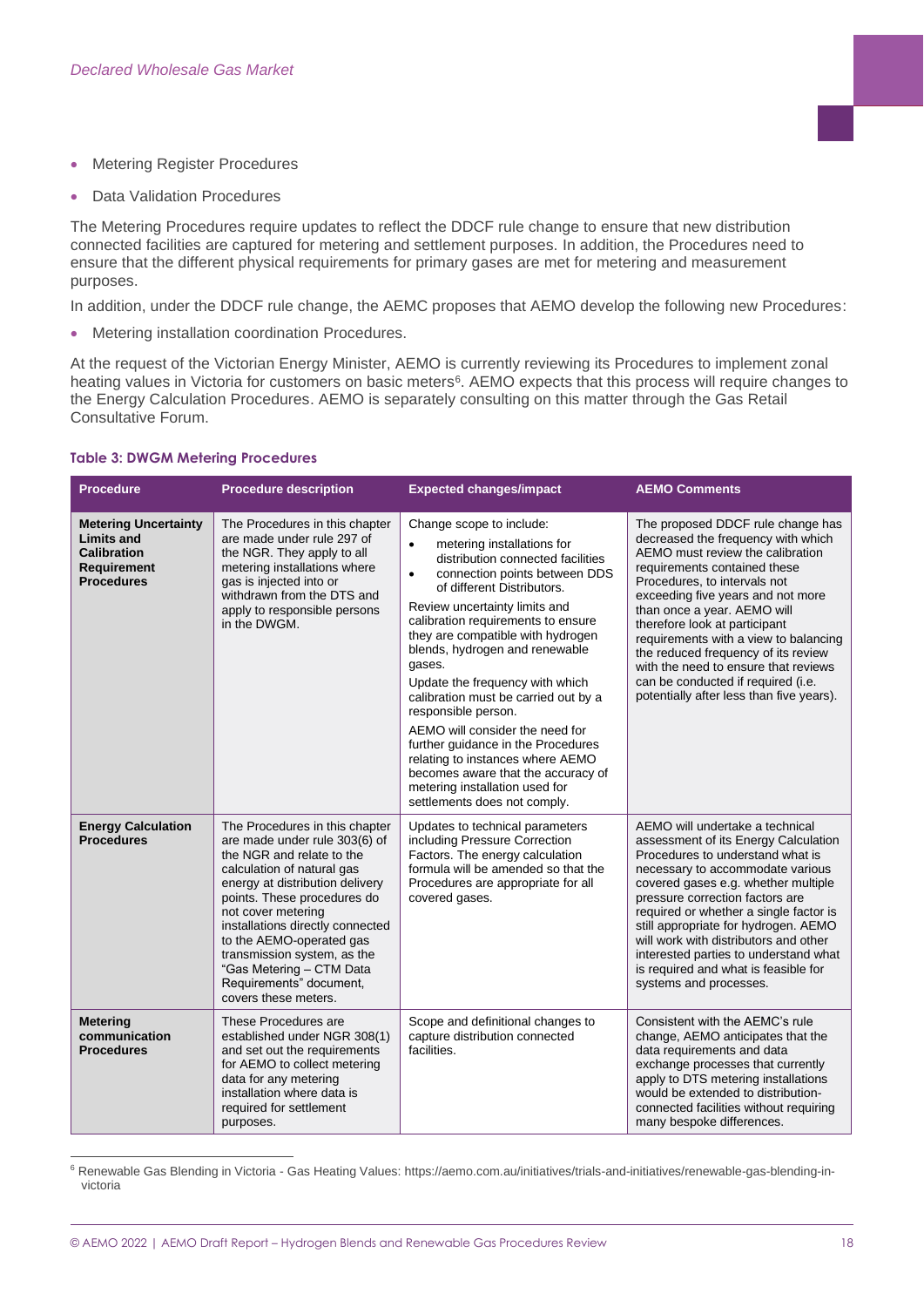| <b>Procedure</b>                                                  | <b>Procedure description</b>                                                                                                                                                                                                                                                                                                                      | <b>Expected changes/impact</b>                                                                                                                                                                                                                                                                                                                                         | <b>AEMO Comments</b>                                                                          |
|-------------------------------------------------------------------|---------------------------------------------------------------------------------------------------------------------------------------------------------------------------------------------------------------------------------------------------------------------------------------------------------------------------------------------------|------------------------------------------------------------------------------------------------------------------------------------------------------------------------------------------------------------------------------------------------------------------------------------------------------------------------------------------------------------------------|-----------------------------------------------------------------------------------------------|
| <b>Metering register</b><br><b>Procedures</b>                     | The Rules specify that AEMO<br>must maintain a register of all<br>metering installations that<br>provide data used for<br>settlement purposes. The<br>purpose of these Procedures<br>is to set out the metering<br>information that is to be<br>contained in the metering<br>register for the DWGM in<br>accordance with Part 19 of the<br>Rules. | Terminology changes are required to<br>reflect NGR definitional changes<br>including market injection point.                                                                                                                                                                                                                                                           | Minor changes only, the scope and<br>functioning of these Procedures will<br>remain the same. |
| Data validation<br><b>Procedures</b>                              | The procedures in this chapter<br>are made under rule 314(2) of<br>the NGR. They cover the<br>automated validation and<br>substitution parameters to be<br>applied to CTMs, DMs and<br>Gas Chromatographs for<br>which AEMO is the MDA                                                                                                            | No change                                                                                                                                                                                                                                                                                                                                                              | No change                                                                                     |
| <b>Metering Installation</b><br>Coordination<br><b>Procedures</b> | This new AEMO Procedure is<br>proposed to provide for<br>providing for the obligations of<br>the responsible person with<br>respect to the prescribed<br>matters relating to metering<br>installations for system points<br>and transfer points between<br>declared distribution system<br>points.                                                | This Procedure will be required to<br>provide for:<br>temporary changes to metering<br>$\bullet$<br>installations<br>addressing the consequences of<br>$\bullet$<br>temporary metering data failures<br>monitoring of metering<br>$\bullet$<br>installations<br>audit requirements, and the cost<br>$\bullet$<br>of audits<br>investigation and reporting<br>$\bullet$ | To be aligned with new<br>responsibilities and obligations in<br>DDCF rule change.            |

#### **Question Three: DWGM Metering Procedures.**

Do you agree with AEMO's recommended changes for the DWGM Metering Procedures? If not, what changes do you believe are required? Please state the Procedure and clause where possible.

#### <span id="page-18-0"></span>**Question Four: DWGM Procedures.**

Are there any other matters that you think AEMO should consider for the DWGM Procedures?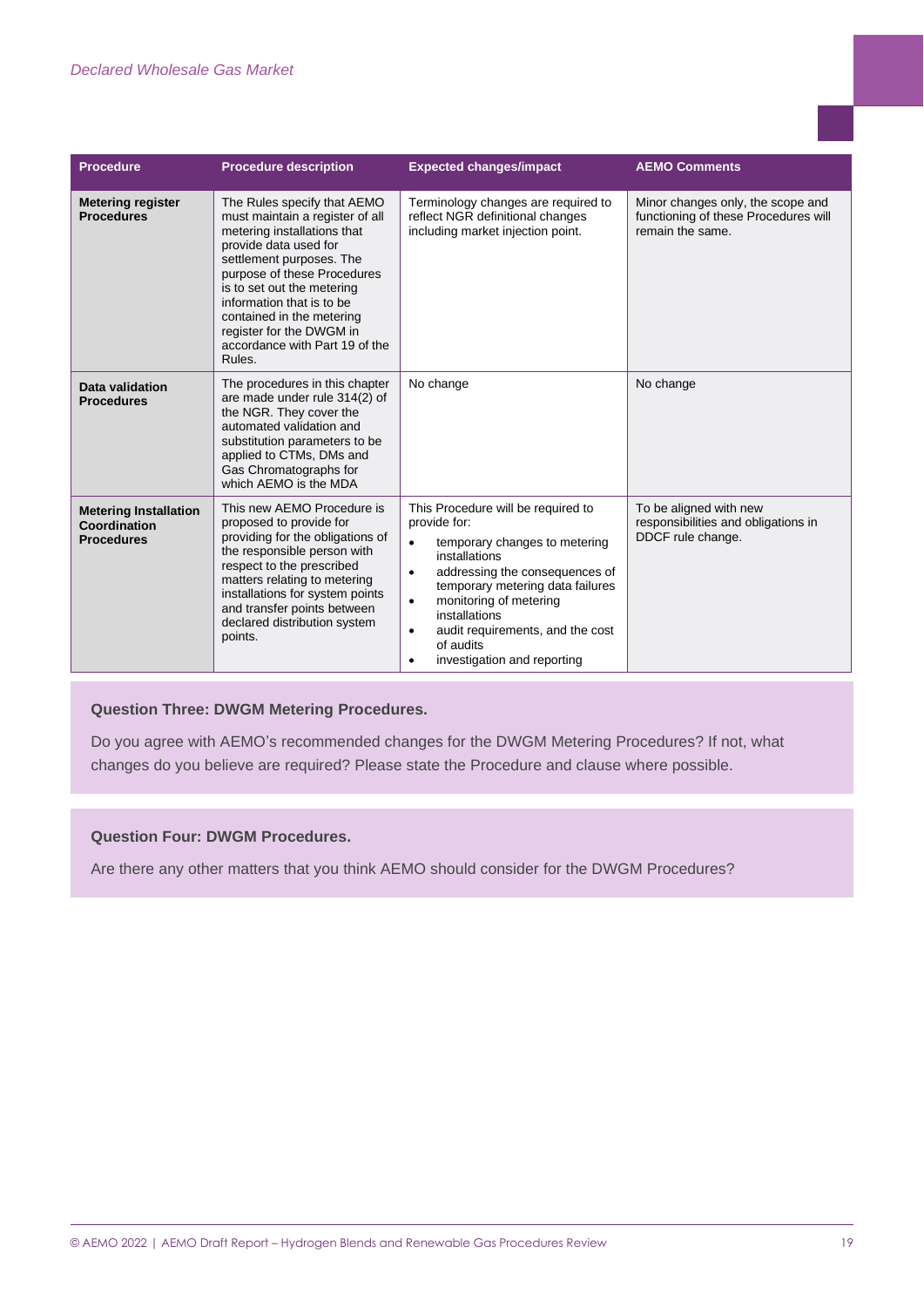# **3 Short Term Trading Markets (STTM)**

# <span id="page-19-0"></span>**3.1 Overview of the STTM**

The STTM is a wholesale market for the trading of natural gas operated by AEMO under part 20 of the NGR. The STTM currently comprises three hubs located at Adelaide, Sydney and Brisbane. While each hub is scheduled, priced and settled separately, all hubs operate under the same set of rules and procedures. The key features of the STTM include:

- a mechanism for participants to trade gas at a transparent price ahead of the gas day,
- a market based balancing mechanism (known as market operator service) for settling deviations, and
- a framework for balancing supply and demand if there is a physical shortfall or surplus when normal market mechanisms are unable to do so (known as contingency gas).

Participation in the STTM is mandatory for any facilities (STTM Facilities*)*, shippers, or users (Trading Participants) who inject or withdraw gas at an STTM hub. The STTMs overlay the existing contract carriage framework that operates at STTM facilities and trading participants must have the appropriate contractual arrangements in place with STTM facility operators. AEMO's role in the STTM is to act as market operator. The scheduling and operation of an STTM facility is the responsibility of the relevant STTM facility operator in accordance with the Rules, Procedures, jurisdictional regulations and the facility operator's own commercial arrangements.

All AEMO procedures relating to the STTM are covered by a single document, the STTM Procedures.

## <span id="page-19-1"></span>**3.2 Stakeholder feedback to the consultation paper**

In its consultation paper, AEMO identified a small number of potential changes to the STTM Procedures. AEMO concluded that the STTM Procedures are largely fit for purpose for covered gases for settlement and the operation of the market. The consultation paper asked for feedback on several minor potential Procedure changes and also sought industry's view on whether AEMO's proposed scope of changes for the STTM was appropriate. The feedback received is summarised below.

#### STTM Hub definitions

Under the current Procedures, whenever a new custody transfer point (CTP) is added to an STTM hub, AEMO must change the Procedures. To change the Procedures AEMO must undertake a full Procedure consultation utilising the approved process under Part 15B of the NGR requiring multiple rounds of consultation and at least 3 months. In the past, for Procedure changes of this nature, AEMO has generally received only limited stakeholder feedback. The current approach would mean that whenever a new NGE facility connects to an STTM hub, AEMO be required to run a standard consultation process to update its Procedures. If a large number of small facilities are expected to connect to STTM hubs this process could be overly onerous for little value. As such, AEMO requested feedback on whether the STTM hub definition Process should be streamlined and removed from the Procedures. Such a change would also require an update to the NGR, and the AEMC also consulted on this question.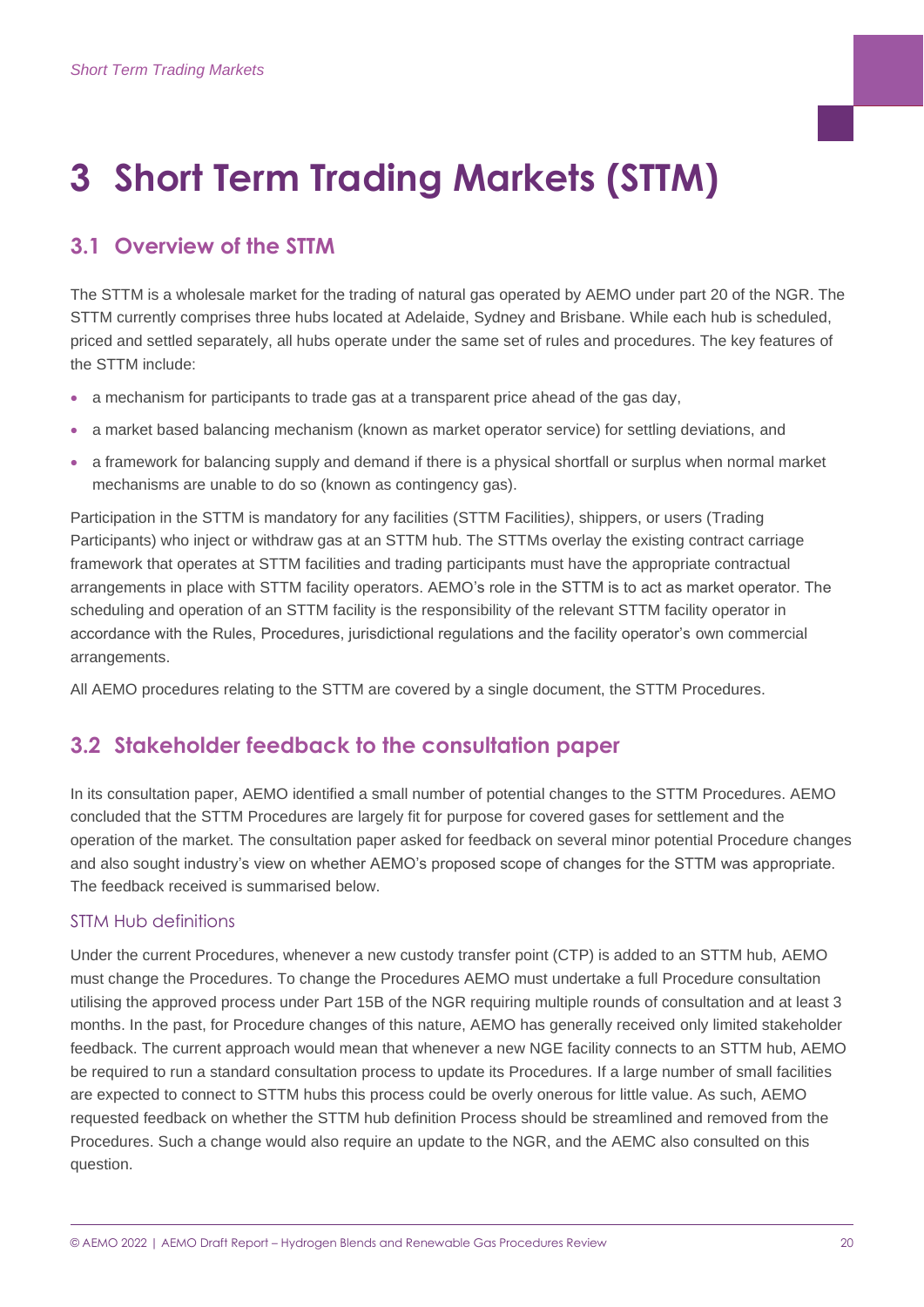All respondents to this question (AGIG, ENA, Bioenergy Australia and Jemena Gas Networks) supported the establishment of a more streamlined change process. AEMO also agrees that the benefits of the current process are limited and may not justify the time and cost required to run a full public consultation. As such, AEMO is supportive of removing this requirement from the NGR and Procedures. AEMO and the AEMC have been collaborating on the most effective way to make this change in the regulatory framework. The AEMC are further consulting on potential changes to the NGR in their paper and readers are encouraged to review the AEMC's recommendations on this matter.

#### STTM market operations

AEMO's consultation paper concluded that the current operation and design of the STTM does not need significant change to facilitate the participation of covered gases (i.e. primary gases and Gas blends). AEMO sought industry feedback regarding this assessment and any further changes that might be required.

AGIG, APA, Bioenergy Australia and ENA all agreed with AEMO's assessment and did not identify any changes. APA's feedback was qualified on the basis that any covered gases are measured and transacted on an energy basis. Jemena Gas Networks also agreed that the market operations do not need to change. However, Jemena believed that changes to the participation framework could help facilitate NGEs. Jemena suggested that a materiality threshold for exempting small NGE facilities from registration could be developed and that there should be an ability to aggregate NGE facilities under common operation. Jemena suggested that the rules for exemption should look to align with the rules in place for the National Electricity Market where appropriate. The potential changes suggested by Jemena are matters for the NGR and are being considered by the AEMC.

#### Administered Market States

AEMO asked whether the threshold for significant constraints for a trading participant should be changed to reflect that NGE producing facilities are likely to be relatively small in size and may be the sole source of supply for their shipper. AEMO received mixed feedback on this matter with responses received from AGIG and Bioenergy Australia that the threshold be reduced; APA that the same rules should apply across all facilities; and Jemena that no change should be made.

AEMO has considered this parameter further and notes that if the threshold is reduced, this could potentially lead to an administered market state being triggered more frequently for events that are arguably non-material. At this stage, AEMO does not consider that a change is required for NGE facilities and therefore no recommendation is made.

#### Other STTM matters

AEMO's consultation paper also requested feedback on whether there were other STTM matters that should be considered in the review of the Procedures. The only comment was from APA who stated that:

"Consideration may need to be given to scheduling and curtailment mechanisms and how these specifically relate to scheduling of injections to create blended products and maintain blends within the tolerance range. For instance, it may now be that in facilitated markets, the market is not only solving for quantity of supply and price, but also ensuring that a suitable blending tolerance range is scheduled and maintained."

In AEMO's view, a change to optimise blending constraints in the STTM schedule would represent a fundamental change to the market design. AEMO does not consider a change of this nature is required to facilitate initial limited NGE supply into the market and that this would be a matter better considered at a later stage and would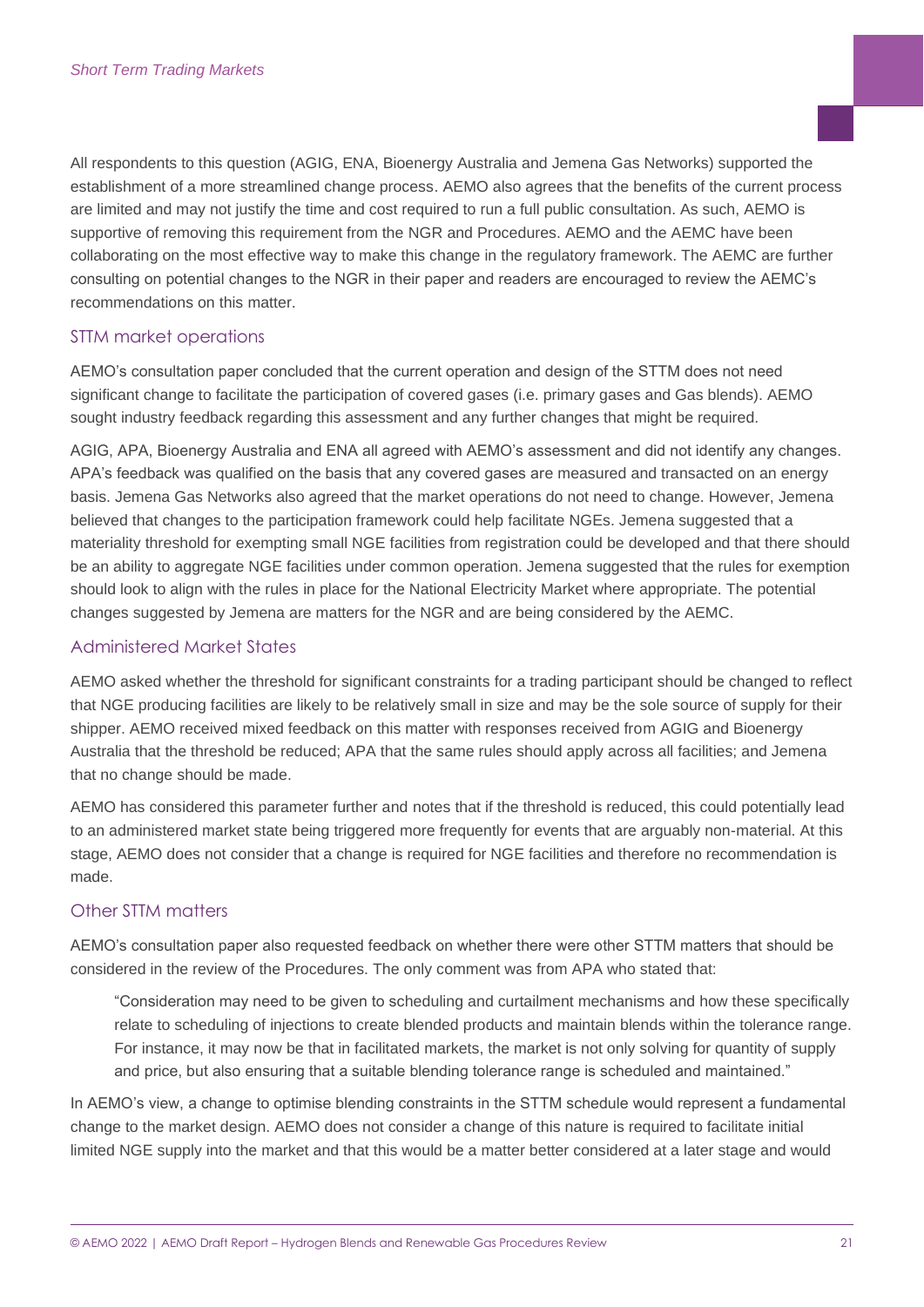need to be pursued through a rule change. As the industry develops, and if blended products represent a more significant share of supply, it may be appropriate to review the fundamental market design.

### <span id="page-21-0"></span>**3.3 Overview of recommended changes to the STTM Procedures**

#### Terminology and minor changes consistent with the AEMC's review of the NGR

As part of its review into the regulatory framework, the AEMC has been considering potential changes to the NGR that may be required to facilitate covered gases. AEMO and the AEMC have been collaborating closely to understand the potential impact of respective recommendations. This section provides a high-level overview of potential Procedure changes that may result from the AEMC's draft report recommendations. Stakeholders are encouraged to review the AEMC's draft report for the Review and note that the draft recommendations below are subject to change depending on where the AEMC gets to in its final report.

Key STTM amendments proposed by the AEMC are as follows:

- **Blending processing facility operator** the definition of STTM shipper will expanded to apply to a party to a contract with a blending facility operator for delivery of gas to an STTM hub. The broadening of the STTM shipper definition is not expected to have a direct impact on the Procedures but will extend existing Procedure obligations to new parties.
- **Injection Facility category** The AEMC proposes to replace the 'STTM production facility' and 'STTM storage facility' definitions with a new single category – 'STTM injection facility'. The STTM Procedures primarily use the term STTM facility, which applies to all facilities in the STTM. However, there are some references to specific facility types that will need to be updated to reflect this new definition.
- **Capacity information provided under rule 414** The AEMC proposes that a materiality threshold be applied to STTM facility hub capacity provided by STTM facility operators. The STTM Procedures may need to be modified to clarify what information is used in the event that the facility operator has not submitted new information (i.e. the last submission). The default gas day capacity and maximum gas day capacity Procedures will be reviewed to ensure that they are consistent with any modification to the NGR made by the AEMC.
- **Facility aggregation** The AEMC is consulting on a recommendation to enable STTM facilities that are operated by a single party to be aggregated for submission of offers and STTM information. AEMO would therefore be required to approve applications from STTM facility operators and publish information on aggregated facilities. AEMO would need to develop new Procedures to cover this process.
- **Streamlining the Custody Transfer Point amendment process**  Both the AEMC and AEMO have consulted on simplifying the Process for updating CTPs and such a change will require changes to both the NGR and Procedures. The approach the AEMC is considering would require AEMO to maintain a register of CTPs for STTM hubs. The STTM Procedures would outline the CTP register and would need to set out the arrangements required for AEMO to make changes to the register.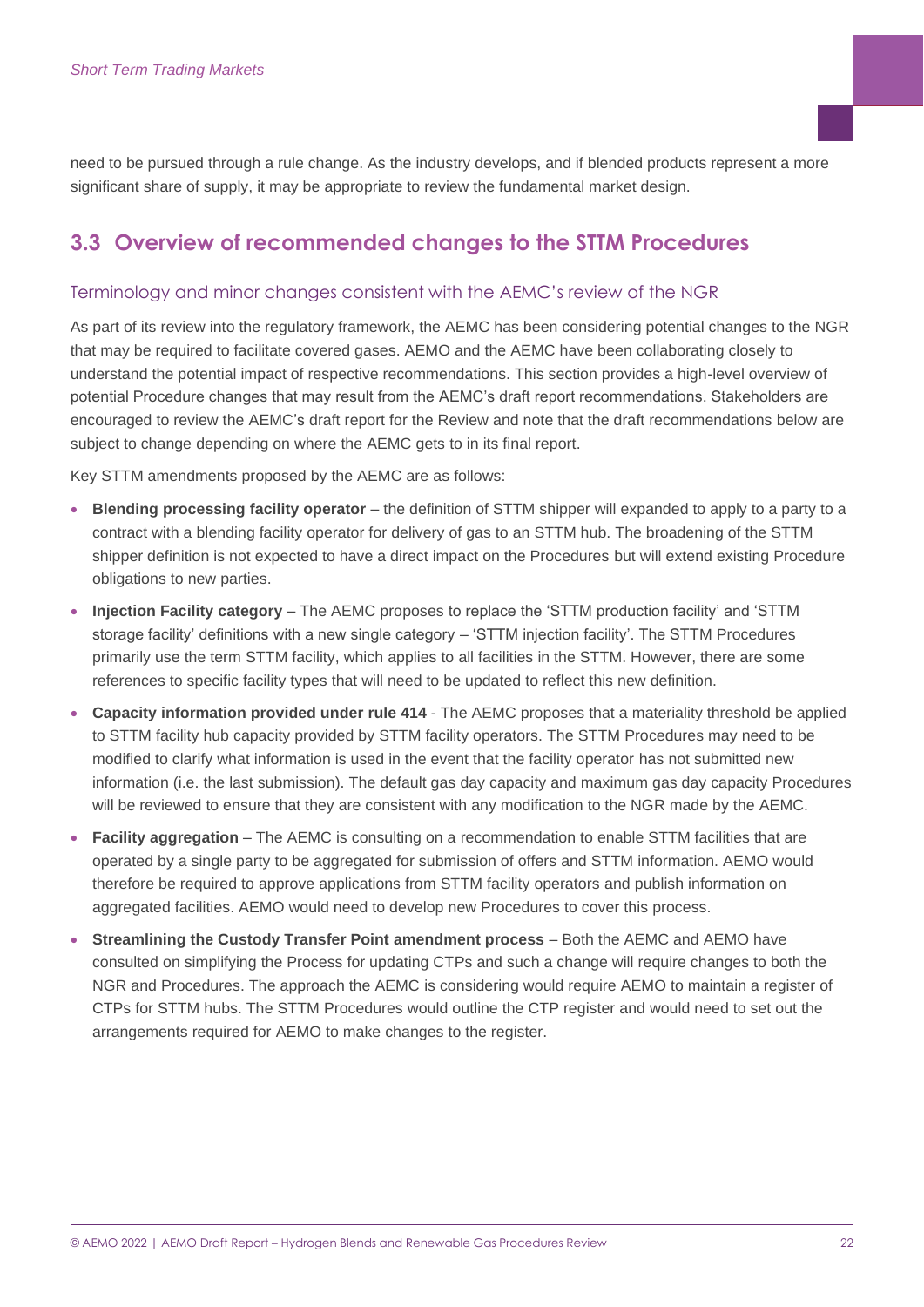#### Proposed changes to STTM Procedures

Consistent with its consultation paper, AEMO has only identified minor changes to the STTM Procedures.

|  | <b>Table 4: STTM Procedures - expected changes</b> |  |  |  |
|--|----------------------------------------------------|--|--|--|
|--|----------------------------------------------------|--|--|--|

| Ref#           | <b>Procedure</b><br><b>Clause</b>                                                      | <b>Procedure overview</b>                                                                                                                                                                                                                                                                                                                 | <b>Expected changes</b>                                                                                                                                                                                                                                                                                                                                                                                                                                    | <b>Assumptions</b><br><b>AEMO Comments</b>                                                                                                                                                                                                                                                       |
|----------------|----------------------------------------------------------------------------------------|-------------------------------------------------------------------------------------------------------------------------------------------------------------------------------------------------------------------------------------------------------------------------------------------------------------------------------------------|------------------------------------------------------------------------------------------------------------------------------------------------------------------------------------------------------------------------------------------------------------------------------------------------------------------------------------------------------------------------------------------------------------------------------------------------------------|--------------------------------------------------------------------------------------------------------------------------------------------------------------------------------------------------------------------------------------------------------------------------------------------------|
| $\mathbf{1}$   | 2-Hubs                                                                                 | <b>This Procedure</b><br>defines the STTM<br>hubs at Sydney,<br>Adelaide and<br>Brisbane, The<br>Procedure provides<br>each hub's list of<br>constituent CTPs.<br>When a new CTP is<br>added to an STTM<br>hub, this Procedure<br>clause is modified to<br>include the update<br>and to reflect the<br>characteristics of the<br>new CTP. | Remove the connection point definitions for each<br>$\bullet$<br>STTM hub.<br>Retain high-level description of each STTM hub<br>$\bullet$<br>e.g. geographic coverage and physical assets in<br>accordance with any requirements from 371 (2).                                                                                                                                                                                                             | The purpose of this change is to<br>streamline the process to update<br>CTPs.<br>This change is dependent on the<br>AEMC amending 371(2) of the<br>NGR to remove the requirement for<br>CTPs to specified in the STTM<br>Procedures. The AEMC is<br>consulting on this matter in their<br>paper. |
|                | <b>New</b>                                                                             | Procedure to outline<br>the STTM CTP<br>register.                                                                                                                                                                                                                                                                                         | Define the contents of a new subordinate<br>$\bullet$<br>instrument that will specify the CTPs that<br>comprise an STTM hub<br>Define the change process for the new<br>$\bullet$<br>subordinate instrument.                                                                                                                                                                                                                                               | AEMC is considering a requirement<br>for AEMO to maintain a register of<br>CTPs for STTM hubs.                                                                                                                                                                                                   |
| $\overline{2}$ | $3 - STTM$<br><b>Facilities</b><br>and<br><b>Distribution</b><br>System<br>Information | <b>These Procedures</b><br>govern the<br>determination of<br>default facility<br>capacities and the<br>publication of facility<br>information by<br>AEMO.                                                                                                                                                                                 | Create a requirement for AEMO to use the last<br>$\bullet$<br>submitted facility hub capacity by the facility<br>operator. Note this requirement already exists but<br>may need to be reviewed and linked more closely<br>to the new Rule.<br>Review current Procedures for maximum and<br>$\bullet$<br>default capacities to ensure they are consistent<br>with the new rule.                                                                             | The AEMC is consulting on potential<br>changes to the NGR that would<br>result in facility operators not having<br>to submit an update to facility hub<br>capacities unless the change in<br>capacity exceeds a threshold as<br>defined in the NGR.                                              |
| 3              | $New -$<br>Aggregation<br>of STTM<br>facilities                                        | A new Procedure<br>may be required to<br>define the<br>requirements for<br>aggregating STTM<br>facilities as the<br>AEMC is considering<br>would require AEMO<br>to maintain a register<br>of CTPs for STTM<br>hubs.                                                                                                                      | Outline application process and the information<br>$\bullet$<br>AEMO requires.<br>Set timeline for AEMO to respond to an<br>$\bullet$<br>application.<br>Create process for AEMO to seek further<br>$\bullet$<br>information from an applicant including<br>timeframes.<br>Specify notification process.<br>$\bullet$<br>Define how AEMO will publish the relationship<br>$\bullet$<br>between individuals facilities and the aggregated<br>STTM facility. | That the registration provisions will<br>be amended in the NGR to create a<br>framework for aggregating related<br><b>STTM</b> facilities.                                                                                                                                                       |

#### **Question Five: STTM recommended Procedure changes**

Do you agree with AEMO's recommended changes for the STTM Procedures? If not, what changes do you believe are required? Please state the Procedure and clause where possible.

#### <span id="page-22-0"></span>**Question Six: STTM Procedures.**

Are there any other matters that you think AEMO should consider for the STTM Procedures?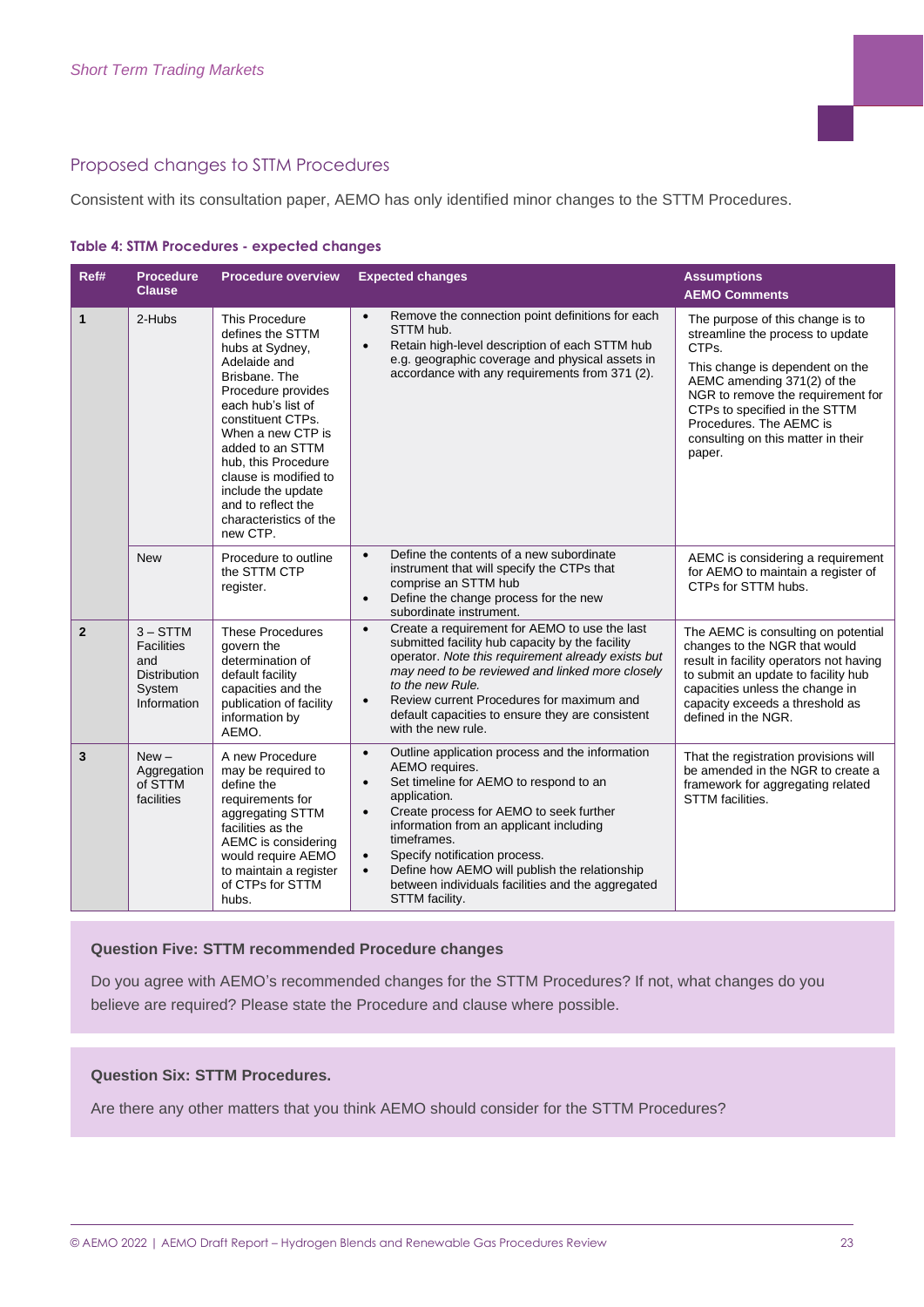# **4 Regulated Retail Markets**

# <span id="page-23-0"></span>**4.1 Overview of the retail markets**

The regulated retail gas markets in NSW/ACT, Queensland, South Australia and Victoria allow licensed retailers to sell natural gas to residential and business customers and are designed to facilitate retail competition. In these markets, AEMO is the retail market operator and is responsible for:

- managing customer transfers and associated market data between retailers, and between retailers and distribution businesses;
- managing the daily allocation of gas to retailers to enable settlement; and
- operating the central IT systems that facilitate retail market services.

### <span id="page-23-1"></span>**4.2 Stakeholder feedback to the consultation paper**

In general, there was broad support for the overall scope of changes identified by AEMO in its consultation paper, this section provides a summary of the key issues raised by stakeholders.

#### Overview of RMP scope of change

AEMO is required by the NGL to develop and maintain Retail Market Procedures (RMPs) for each of the regulated retail gas markets and each market operates under its own specific set of Procedures. While each of the RMPs is a standalone instrument and are drafted differently, they tend to cover common concepts and processes. AEMO consulted on the topics that are common across all of the RMPs. AEMO's consultation paper concluded that only minor changes to the RMPs are required to facilitate the participation of covered gas producing facilities and their participants.

A summary of areas of potential change is provided in the table below – note that Procedures have been grouped by common headings across the various instruments.

#### **Table 5: Scope of change to the RMP**

| <b>Procedure Heading</b> | <b>Matters covered</b>                                                                                                                       | <b>Expected changes/impact</b>                                                                                                                                                                                                                                                                                                                                                                                                                                                                              |
|--------------------------|----------------------------------------------------------------------------------------------------------------------------------------------|-------------------------------------------------------------------------------------------------------------------------------------------------------------------------------------------------------------------------------------------------------------------------------------------------------------------------------------------------------------------------------------------------------------------------------------------------------------------------------------------------------------|
| General                  | • Definitions<br>Interpretation<br>• Parties covered by the procedures<br>Technical protocol and full retail competition<br>hub obligations. | AEMO identified a small number of definitional changes that are<br>required across the RMPs. These changes:<br>Remove legacy references to natural gas and align<br>$\bullet$<br>terminology with that proposed through the national<br>framework.<br>Clarify (where appropriate) that the obligations and<br>definitions in the RMPs apply to covered gases being<br>injected directly into a distribution system (from a<br>production or blend processing facility) not just a<br>transmission pipeline. |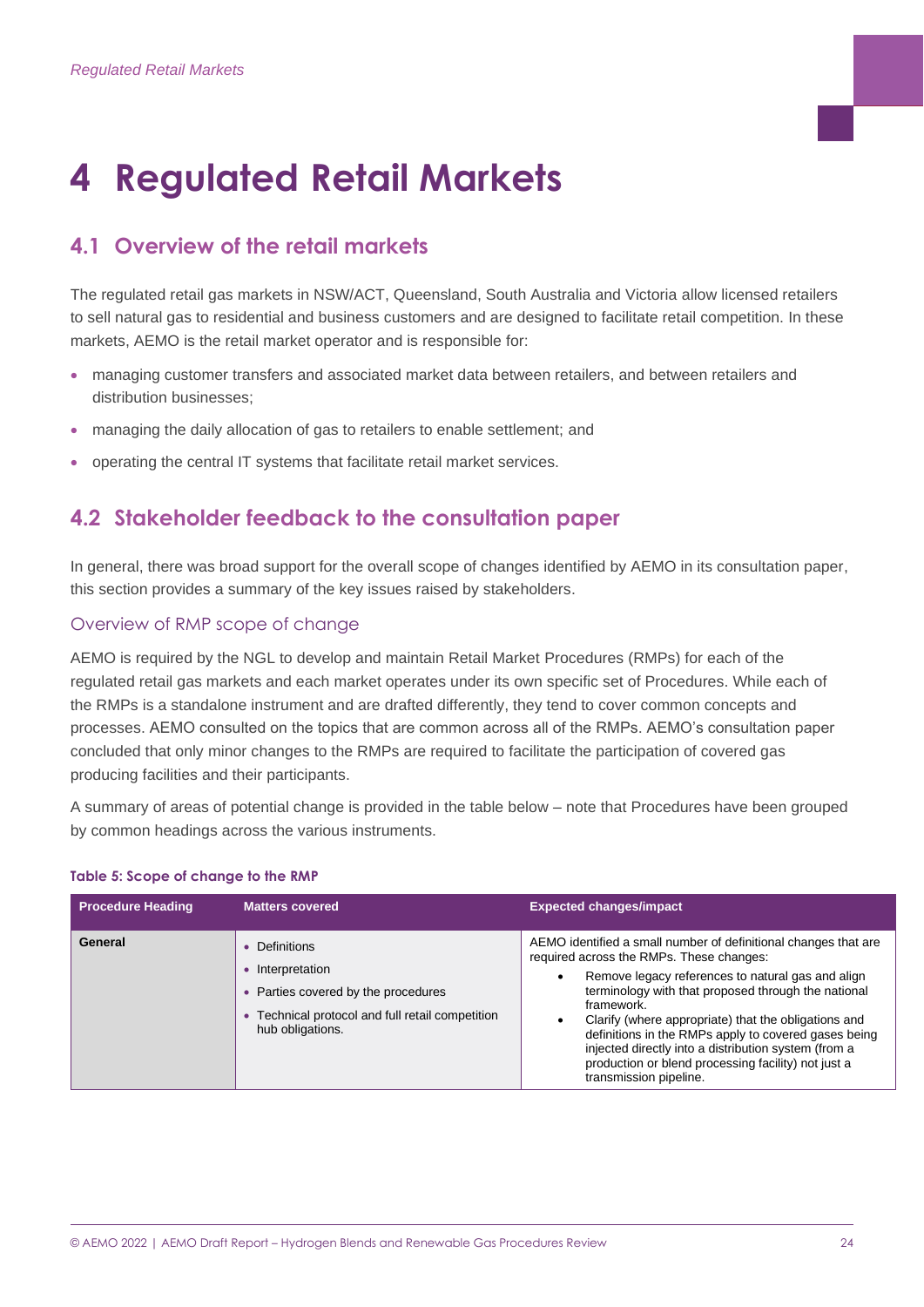| <b>Procedure Heading</b>                                    | <b>Matters covered</b>                                                                                                                                                                                                                                                                                                                                                                                                                                        | <b>Expected changes/impact</b>                                                                                                                                                                                                                                                                                                                                                                                                                                                                                                                                       |
|-------------------------------------------------------------|---------------------------------------------------------------------------------------------------------------------------------------------------------------------------------------------------------------------------------------------------------------------------------------------------------------------------------------------------------------------------------------------------------------------------------------------------------------|----------------------------------------------------------------------------------------------------------------------------------------------------------------------------------------------------------------------------------------------------------------------------------------------------------------------------------------------------------------------------------------------------------------------------------------------------------------------------------------------------------------------------------------------------------------------|
| <b>Databases</b>                                            | • Allocation of Meter Installation Registration<br>Numbers (MIRN)s to Distributors.<br>Management of AEMOs and Distributors<br>databases                                                                                                                                                                                                                                                                                                                      | No changes are expected to these processes or Procedures as<br>they relate to management of databases.                                                                                                                                                                                                                                                                                                                                                                                                                                                               |
| <b>Metering</b>                                             | • Meter Management<br>• Site access<br>• Meter reading (basic and interval <sup>7</sup> ) including<br>scheduling, site access, frequency, timing,<br>transfer reads; historical data<br>• Other reads such as special and customer<br>reads.<br>• Methodologies including validation, estimation<br>and substitution<br>• Calculation and provision of energy data<br>(Distributors, Retailers and AEMO)<br>• Heating value<br>• Profiling<br>• Data changes | No changes are expected to these processes or Procedures as<br>they relate to customer metering processes for retail billing, not<br>technical metering parameters.<br>Note that the heating value model for basic meters in Victoria is<br>being changed via a separate consultation process at the<br>request of the Victorian government.                                                                                                                                                                                                                         |
| <b>MIRN Discovery Process</b>                               | • Gate point data.<br>• MIRN discovery requests and response<br>information,<br>• Assistance in searching.                                                                                                                                                                                                                                                                                                                                                    | No changes are expected to the MIRN discovery process that<br>facilitates retail competition.                                                                                                                                                                                                                                                                                                                                                                                                                                                                        |
| <b>Customer Transfer</b><br><b>Process</b>                  | • Describes the life cycles of the various stages<br>of the customer transfer process which<br>includes preconditions, initiation, objections<br>registration<br>• Bulk Customer Transfer<br>• Customer transfer in error correction process.                                                                                                                                                                                                                 | No changes are expected to the customer transfer process.                                                                                                                                                                                                                                                                                                                                                                                                                                                                                                            |
| <b>Retailer of last resort</b><br>(ROLR)                    | • Provision of customer data to AEMO<br>• Sets out the processes for managing a RoLR<br>event.                                                                                                                                                                                                                                                                                                                                                                | No changes are expected to retailer of last resort processes.                                                                                                                                                                                                                                                                                                                                                                                                                                                                                                        |
| Allocation,<br>reconciliation/balancing,<br>and settlements | • Sets out the processes for managing the daily<br>allocation of gas usage.<br>• Manifest data errors.                                                                                                                                                                                                                                                                                                                                                        | The allocation, reconciliation/balancing, and settlements will<br>need to remain whole if covered gases are directly injected into<br>distribution systems (as opposed to via transmission pipelines).<br>AEMO has identified minor definitional changes that are<br>necessary to ensure that the scope of the obligations in the<br>procedures will extend to covered gases and production facilities<br>injecting into distribution systems.<br>AEMO is not proposing any changes to the actual allocation,<br>balancing or settlement methodologies or processes. |
| <b>Distribution</b><br><b>Unaccounted for Gas</b>           | • Calculation of unaccounted for gas and<br>determination of payments.                                                                                                                                                                                                                                                                                                                                                                                        | AEMO recognises that distributors may want to use different<br>covered gases to offset their UAFG amounts. AEMO has not<br>identified a need to change any of the Procedures or processes<br>to facilitate the procurement UAFG amounts from alternate<br>supply sources and so no changes are proposed.                                                                                                                                                                                                                                                             |

7 "For Victoria, the interval metering provision for declared distribution system are described in the Part 19 of NGR. Click here to view. See rules 290 to 316. For non-declared distribution systems (South Gippsland, Grampians and Bairnsdale) interval metering arrangements between AEMO and the Distributor for these systems are described in "Agreed Services" Agreements between these parties"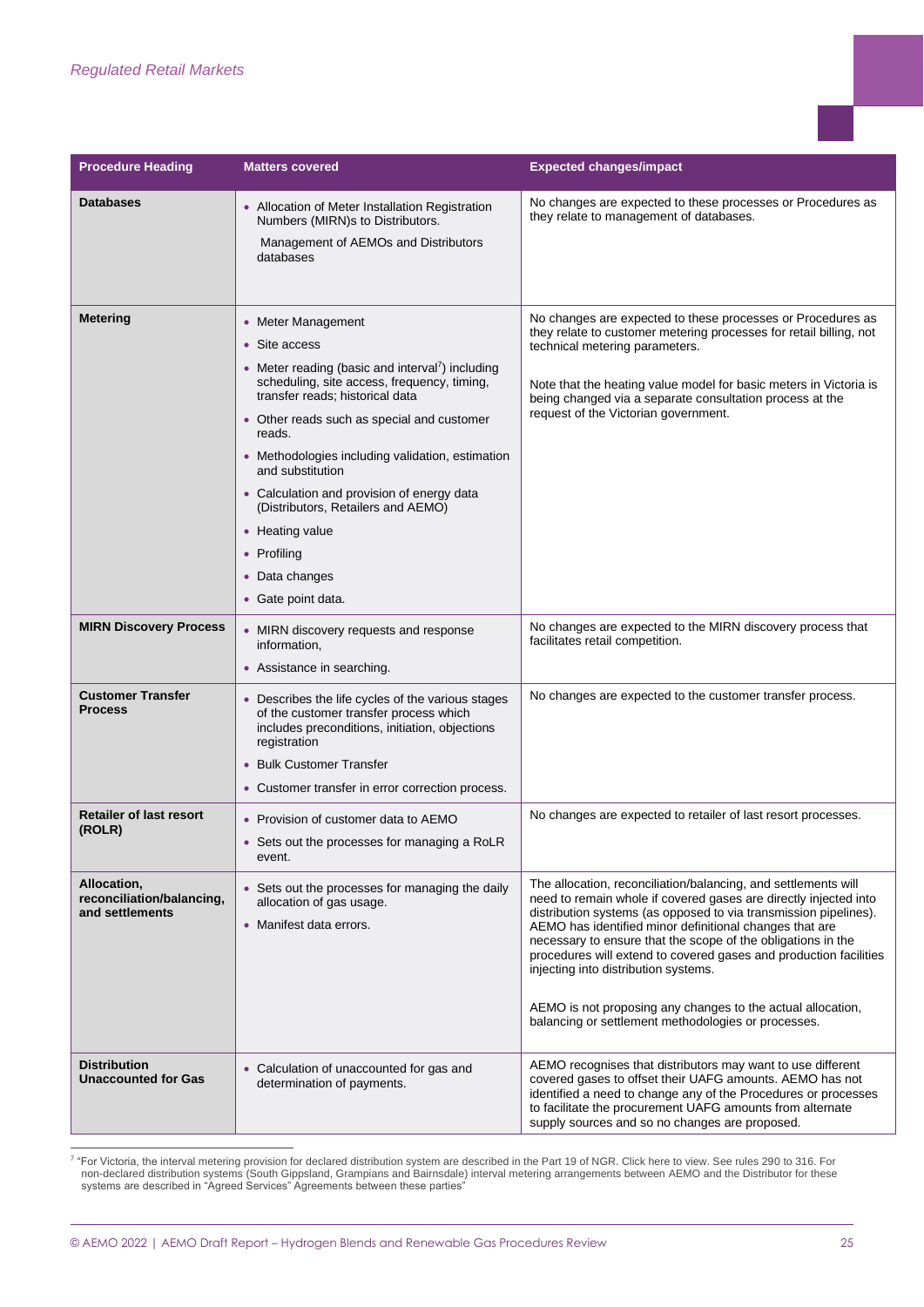#### Definitions and concepts in the retail market procedures

In its consultation paper, AEMO identified a number of terms across the RMPs that need to be amended for consistency with national regulatory framework and to ensure that the scope of the RMPs will apply to all covered gases facilities injecting into distribution networks. In general there was broad support from respondents to AEMO's proposed changes. Specific feedback was received on the following matters:

- Definition of network receipt point in NSW RMP JGN provided feedback that in its view the current definition of network receipt point is adequate to capture NGE facilities outside of the STTM networks. AEMO has reviewed this matter and agrees with Jemena's feedback that no change is required.
- Definition of UAFG Provider in Queensland RMP AGIG and APA suggested that the definition of UAFG provider in the Queensland RMP be broadened to allow distributors to engage with parties other than retailers in procuring UAFG. AEMO has determined that this proposal is outside the scope of its current review. That is, it is not a change arising as a consequence of covered gases being injected into the system, nor is it required to facilitate participation of covered gases. Given the review scope and the broader economic and regulatory framework that relates to UAFG provision, its like that a policy determination would need to be made prior to any change to the RMPs.
- SA gate point coding AGIG and APA raised a potential need to amend the gate point coding in the South Australian retail market. The final character E indicates the transmission pipeline the gate is connected to a generic code for downstream supplies. AEMO's initial understanding of the issue is that under the current RMP, AGIG only provides AEMO with the aggregate gate point metering data (e.g. total for the pipeline).

#### Ability for users and distributors to meet their obligations under the RMP

In its consultation paper, AEMO sought feedback on whether distributors and users would be able to provide AEMO with information on injections and withdrawals for any facilities that connect into a retail market. Bio Energy Australia, AGIG, Jemena Gas Networks and Ausnet Services all expressed a view that, in general, the existing provisions in the RMPs for metering, balancing and allocations are adequate and that distributors should be able to meet their obligations to provide information on injections and withdrawals if NGE facilities connect to their networks.

#### Metering

In its consultation paper, AEMO asked for feedback on whether the existing metering provisions in the RMP are able to accommodate NGEs. In general respondents agreed that the current provisions in the Procedures are adequate. However, APA and AGIG raised that it could be clearer who the responsible party is for NGE meter facility metering and the provision of data to STTM and retail market systems. This is a matter that AEMO intends to investigate further and if necessary clarify in the Procedures.

#### Distribution UAFG

In its consultation paper AEMO proposed that the distribution UAFG Procedures in the RMPs did not require changes to facilitate the participation of NGEs in the market. AEMO asked for feedback on whether industry agreed with this assessment. All respondents agreed that the current UAFG process in the RMPs remained fit for purpose for distribution UAFG. Consistent with feedback provided regarding definitions, AGIG and APA considered that the definition of UAFG provider in Queensland should be expanded to include parties other than retailers.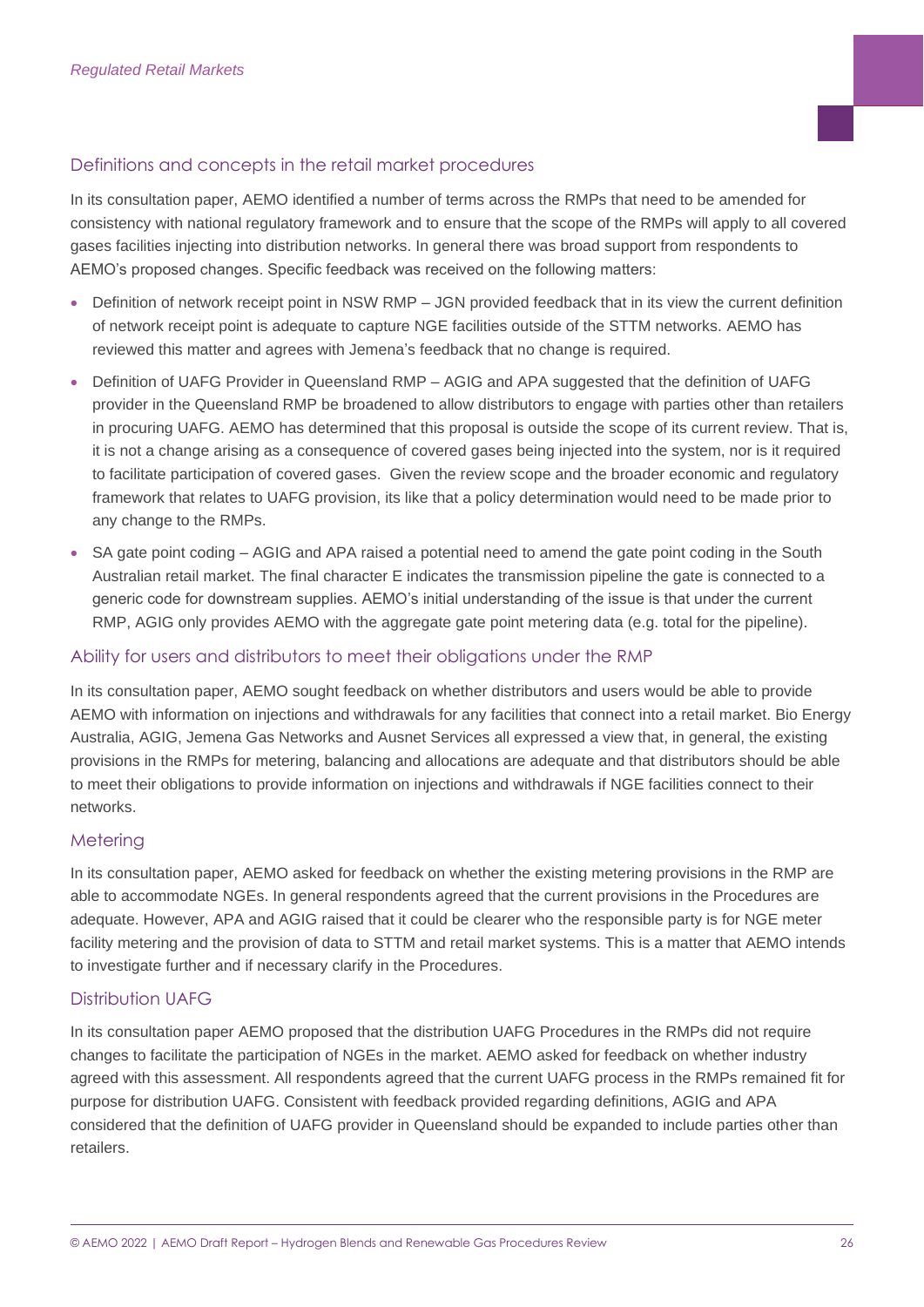#### Other matters

AEMO sought feedback on whether any other matters should be considered in its review. APA highlighted the importance of heating values to be measured on a zonal basis to ensure accurate billing. APA raised the potential to harmonise arrangements across jurisdictions. AEMO notes that outside of Victoria, heating values are currently calculated on a zonal basis and broad harmonisation is not in scope for AEMO's review. At the request of the Victorian government AEMO is currently undertaking a separate process to transition the Victorian RMP from a state-wide calculation of heating values for basic meters to a zonal model bringing the approach in line with other jurisdictions. No other material feedback was received to this question.

# <span id="page-26-0"></span>**4.3 Overview of recommended changes to the RMPs**

#### Terminology and minor changes consistent with the AEMC's review of the NGR

RMP-related amendments proposed by the AEMC are as follows:

- **Expanding the definition of self-contracting user**  In the NSW/ACT, South Australia and Queensland Retail Markets, the AEMC is recommending that the definition of self-contracting user be expanded to include blend processing facilities. AEMO does not expect this to change to require significant changes to the Procedures but existing obligations may apply to new parties.
- **Expanding the definition of market participant other** In Victoria, the AEMC is proposing to expand the definition of market participant other to include blend processing facilities so that participants operating at these facilities may be registered. AEMO does not expect this to change to require significant changes to the Procedures but existing obligations may apply to new parties.

#### Draft recommended potential changes

Consistent with its consultation paper and terms of reference, AEMO has identified limited direct changes for the RMPs as a result of the review into the regulatory framework. The changes largely seek to clarify legacy definitions and ensure that existing arrangements in the Procedures are extended to facilities or participants operating at facilities that inject into distribution systems.

Changes to the Victorian RMP as a consequence of the AEMC's rule change have not been considered as part of this paper and AEMO will consult on any changes following a final determination per its standard process.

| Ref#                              | Procedure<br>Clause | Procedure overview                      | <b>Expected changes</b>                                                                                                                                                          | Assumptions and<br><b>AEMO Comments</b>                                                                                                                                                                                       |  |  |  |
|-----------------------------------|---------------------|-----------------------------------------|----------------------------------------------------------------------------------------------------------------------------------------------------------------------------------|-------------------------------------------------------------------------------------------------------------------------------------------------------------------------------------------------------------------------------|--|--|--|
| Victoria Retail Market Procedures |                     |                                         |                                                                                                                                                                                  |                                                                                                                                                                                                                               |  |  |  |
|                                   | Definitions         | Definition of gas                       | Insert a new definition of gas that is aligned with<br>definitions in the NGR and NGL.<br>Italicise the word gas throughout the Procedures,<br>where it is appropriate to do so. | The current RMP do not have an<br>interpretation/definition for the term<br>gas. This change seeks to align<br>the Procedures with the broader<br>regulatory framework.                                                       |  |  |  |
|                                   | <b>Definitions</b>  | Definition of Custody<br>Transfer Meter | Either amend term or introduce new term to clarify<br>that distribution connected facilities are also metered                                                                    | Current definition limits the<br>definition of CTM as metering<br>injections between the DTS and a<br>distribution system. Gas entering<br>from a distribution connected<br>facility will need to be captured and<br>metered. |  |  |  |

#### **Table 6: Expected Retail Market Procedure Changes**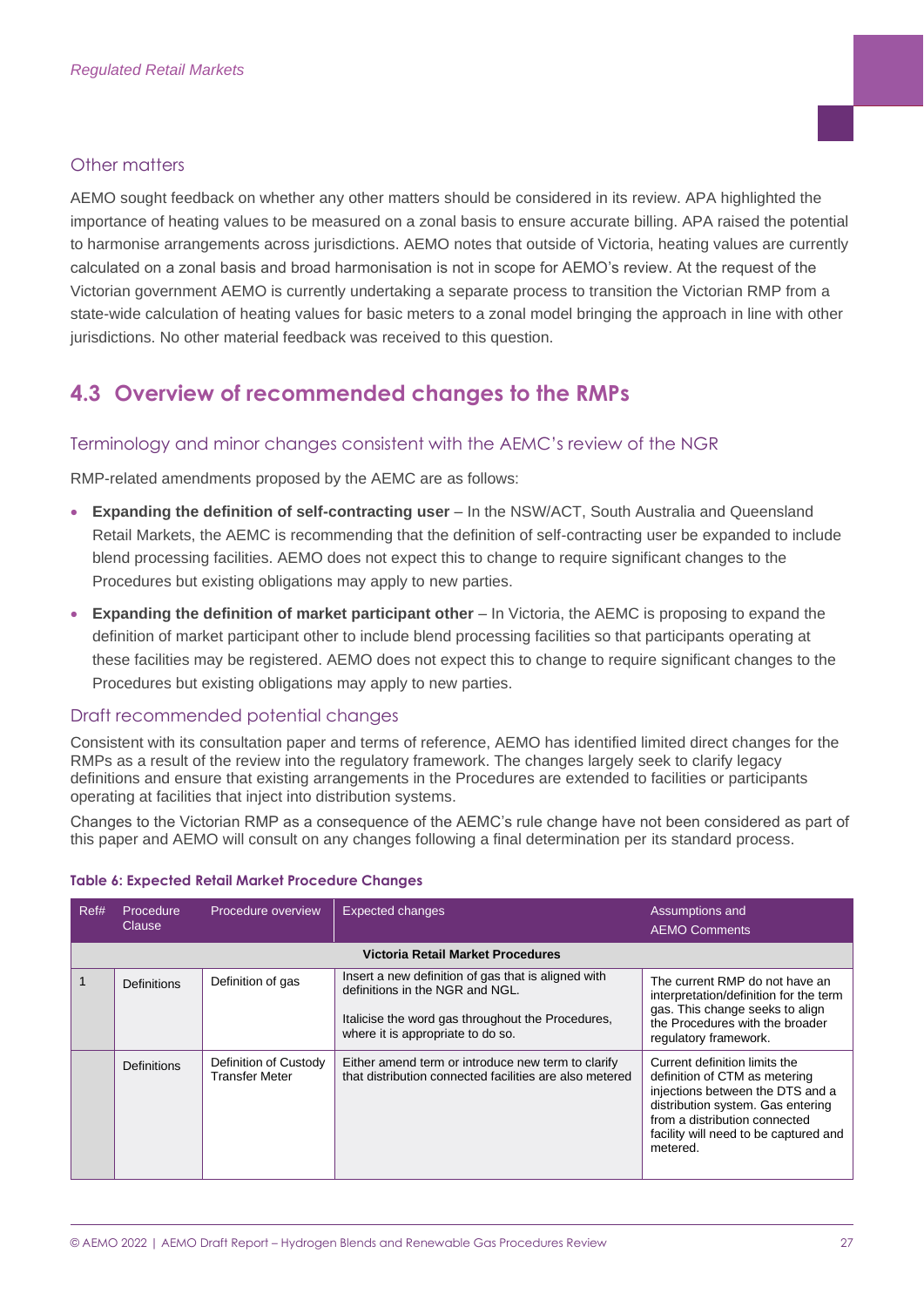| Ref#                                       | Procedure<br>Clause  | Procedure overview               | <b>Expected changes</b>                                                                              | Assumptions and                                                                                                                                                                                                                                                                                                                   |  |  |  |  |
|--------------------------------------------|----------------------|----------------------------------|------------------------------------------------------------------------------------------------------|-----------------------------------------------------------------------------------------------------------------------------------------------------------------------------------------------------------------------------------------------------------------------------------------------------------------------------------|--|--|--|--|
|                                            | <b>AEMO Comments</b> |                                  |                                                                                                      |                                                                                                                                                                                                                                                                                                                                   |  |  |  |  |
|                                            |                      |                                  | <b>NSW/ACT Retail Market Procedures</b>                                                              |                                                                                                                                                                                                                                                                                                                                   |  |  |  |  |
| $\overline{2}$                             | Definitions          | <b>Heating Value</b>             | Remove reference to hydrocarbons.<br>Clarify the term technical parameters.                          | The current heating value definition<br>includes legacy references to<br>hydrocarbons and technical<br>parameters that should be<br>changed for clarity.                                                                                                                                                                          |  |  |  |  |
| 3                                          | Definitions          | Network receipt<br>point         | No change                                                                                            | AEMO has completed its review<br>whether to changes the current<br>definition for network receipt point<br>being defined as A point at which<br>gas enters a Network Operator's<br>network, and concluded that this<br>terms remains fit of for purpose for<br>these RMPs (note - this was item<br>#72 on consolidated feedback). |  |  |  |  |
|                                            |                      |                                  | South Australia Retail Market Procedures                                                             |                                                                                                                                                                                                                                                                                                                                   |  |  |  |  |
| $\overline{4}$                             | Definitions          | Injecting                        | Term to be amended to include all covered gases.                                                     | The current definition limits<br>injecting to gas from a<br>transmission pipeline.<br>The change may be required so                                                                                                                                                                                                               |  |  |  |  |
|                                            |                      |                                  |                                                                                                      | that users can meet their<br>obligations under 8.2 that requires<br>injections to match withdrawals<br>within a subnetwork and the<br>allocation provisions in 8.3.                                                                                                                                                               |  |  |  |  |
| 5                                          | Definitions          | Energy inflow                    | Term to be amended to include all covered gases.                                                     | The current definition limits<br>injecting to gas from a<br>transmission pipeline.                                                                                                                                                                                                                                                |  |  |  |  |
| 6                                          | Appendix D<br>14.12  | Gate Point Coding                | No change                                                                                            | AEMO has completed its review as<br>to whether there is unintended<br>consequence to do with the gate<br>point coding in South Australian.                                                                                                                                                                                        |  |  |  |  |
|                                            |                      |                                  |                                                                                                      | In our consolidated feedback<br>AEMO had indicated that under the<br>current RMP AGIG only provides<br>AEMO with the aggregate gate<br>point metering data (e.g. total for<br>the pipeline). AEMO compared this<br>with NSW/ACT process is that<br>AEMO receives aggregated value<br>from Network Operator.                       |  |  |  |  |
|                                            |                      |                                  |                                                                                                      | AEMO did not received any further<br>feedback when participants were<br>invited provide feedback in<br>February 2022.                                                                                                                                                                                                             |  |  |  |  |
|                                            |                      |                                  |                                                                                                      | AEMO has concluded that there<br>should be no unintended<br>consequence, hence no change.                                                                                                                                                                                                                                         |  |  |  |  |
| <b>Queensland Retail Market Procedures</b> |                      |                                  |                                                                                                      |                                                                                                                                                                                                                                                                                                                                   |  |  |  |  |
| 7                                          | Definition           | <b>Custody Transfer</b><br>Meter | Clarified to ensure that covered gases that are<br>injected directly into a distribution network are | The current definition is<br>transmission pipeline specific.                                                                                                                                                                                                                                                                      |  |  |  |  |
|                                            |                      |                                  | metered.                                                                                             | There is some ambiguity<br>concerning responsibility for<br>metering of any distribution-<br>connected injection facility outside<br>of the STTM. The term custody<br>transfer meter is used in<br>determining a user's aggregated<br>injections and therefore needs to<br>encompass all supply sources.                          |  |  |  |  |